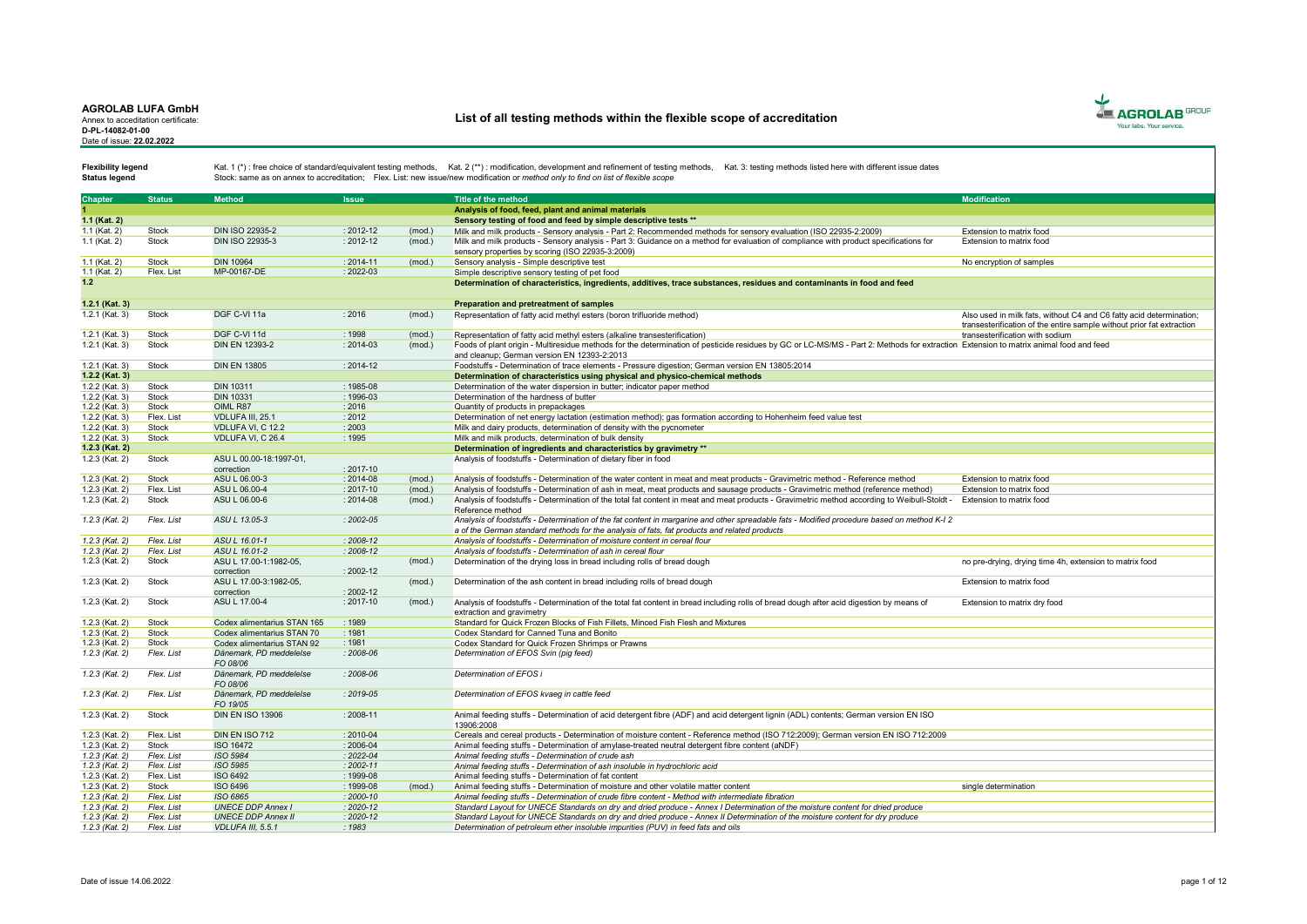#### AGROLAB LUFA GmbH Annex to acceditation certificate:

D-PL-14082-01-00 Date of issue: 22.02.2022

# List of all testing methods within the flexible scope of accreditation



Status legend

| Chapter          | <b>Status</b> | <b>Method</b>              | <b>Issue</b>  |        | Title of the method                                                                                                                             | <b>Modification</b>                                          |
|------------------|---------------|----------------------------|---------------|--------|-------------------------------------------------------------------------------------------------------------------------------------------------|--------------------------------------------------------------|
|                  |               |                            | : 1997        |        |                                                                                                                                                 |                                                              |
| 1.2.3 (Kat. 2)   | Stock         | VDLUFA III. 6.6.1          |               |        | Determination of enzyme-soluble organic substance (cellulase method)                                                                            |                                                              |
| 1.2.3 (Kat. 2)   | Flex, List    | <b>VDLUFA III. 10.6.5</b>  | : 1988        |        | Determination of total phosphorus Gravimetric method                                                                                            |                                                              |
| 1.2.3 (Kat. 2)   | Stock         | VDLUFA VI. C 10.2          | 2000          | (mod.) | Determination of total ash                                                                                                                      | ashing time 10h                                              |
| $1.2.3$ (Kat. 2) | Flex. List    | <b>VDLUFA VI, C 15.2.1</b> | $: 2020 - 01$ |        | Determination of the fat content of milk and milk products - Röse-Gottlieb method                                                               |                                                              |
| $1.2.3$ (Kat. 2) | Flex. List    | <b>VDLUFA VI, C 15.2.2</b> | $: 2020 - 01$ |        | Determination of the fat content of cheese and processed cheese - method according to Schmid-Bondzvnski-Ratzlaff                                |                                                              |
| 1.2.3 (Kat. 2)   | Flex. List    | VDLUFA VI. C 15.2.3        | $: 2020 - 01$ |        | Determination of the fat content of milk and milk products - Weibull-Stoldt method                                                              |                                                              |
| $1.2.3$ (Kat. 2) | Flex. List    | VDLUFA VI. C 15.2.4        | :1995         |        | Determination of free fat in fat-containing dried milk products                                                                                 |                                                              |
| 1.2.3 (Kat. 2)   | Stock         | VDLUFA VI, C 35.3          | 2020-01       | (mod.) | Dry matter (water content); sea sand method                                                                                                     | drying time 4h)                                              |
| $1.2.3$ (Kat. 2) | Flex. List    | VDLUFA VI, C 35.6          | :1985         |        | Determination of the water content of dried milk products                                                                                       |                                                              |
| 1.2.3 (Kat. 2)   | Flex. List    | VDLUFA VI. C 35.8          | : 1985        |        | Determination of the water content of butter - rapid method                                                                                     |                                                              |
|                  |               |                            |               |        |                                                                                                                                                 |                                                              |
| $1.2.3$ (Kat. 2) | Flex. List    | VDLUFA VI. C 35.9          | : 1988        |        | Determination of the fat-free dry matter of butter                                                                                              |                                                              |
| 1.2.3 (Kat. 2)   | <b>Stock</b>  | VO (EG) 152/2009           | : 2009-01     | (mod.) | Determination of moisture                                                                                                                       | Simple determination, drving time 4h with vacuum version, no |
|                  |               | Annex III. A               |               |        |                                                                                                                                                 | subsequent drving                                            |
| 1.2.3 (Kat. 2)   | <b>Stock</b>  | VO (EG) 152/2009           | $: 2009 - 01$ |        | Determination of the content of crude oils and fats in feedstuff                                                                                |                                                              |
|                  |               | Annex III. H               |               |        |                                                                                                                                                 |                                                              |
| 1.2.3 (Kat. 2)   | Stock         | VO (EG) 152/2009           | $: 2009 - 01$ |        | Determination of the crude fibre content of feedstuff                                                                                           |                                                              |
|                  |               | Annex III.                 |               |        |                                                                                                                                                 |                                                              |
| 1.2.3 (Kat. 2)   | <b>Stock</b>  | VO (EG) 152/2009           | $: 2009 - 01$ |        | Determination of the crude ash content of feedstuff                                                                                             |                                                              |
|                  |               | Annex III. M               |               |        |                                                                                                                                                 |                                                              |
| 1.2.3 (Kat. 2)   | Stock         | VO (EG) 152/2009           | : 2009-01     |        | Determination of the content of ash insoluble in hydrochloric acid in feedstuff                                                                 |                                                              |
|                  |               | Annex III, N               |               |        |                                                                                                                                                 |                                                              |
| 1.2.3 (Kat. 2)   | Flex. List    | MP-00166-DE                | $: 2022 - 03$ |        | Determination of the proportions by weight of the components of compound foods                                                                  |                                                              |
| 1.2.4 (Kat. 2)   |               |                            |               |        | Determination of ingredients and characteristics by titrimetry **                                                                               |                                                              |
|                  |               |                            | $: 1999 - 11$ |        |                                                                                                                                                 |                                                              |
| $1.2.4$ (Kat. 2) | Flex. List    | ASU L 00.00-46/1           |               |        | Analysis of foodstuffs - Determination of sulphite in food - Part 1: Optimized Monier-Williams method                                           |                                                              |
| $1.2.4$ (Kat. 2) | Flex. List    | ASU L 01.00-10/1           | $: 2016 - 03$ |        | Analysis of foodstuffs - Determination of the nitrogen content in milk and milk products - Part 1: Kjeldahl method and calculation of the crude |                                                              |
|                  |               |                            |               |        | protein content                                                                                                                                 |                                                              |
| 1.2.4 (Kat. 2)   | <b>Stock</b>  | ASU L 06.00-7              | : 2014-08     | (mod.) | Analysis of foodstuffs - Determination of the crude protein content in meat and meat products - Titrimetric method according to Kjeldahl -      | Extension to matrix food                                     |
|                  |               |                            |               |        | Reference method                                                                                                                                |                                                              |
| 1.2.4 (Kat. 2)   | Flex. List    | ASU L 07.00-5/1            | $: 2010 - 01$ |        | Analysis of foodstuffs - Determination of the salt content (sodium chloride) in meat products - Potentiometric endpoint determination           |                                                              |
| 1.2.4 (Kat. 2)   | <b>Stock</b>  | ASU L 13.00-37             | : 2018-06     |        | Analysis of foodstuffs - animal and vegetable fats and oils - determination of the peroxide number - iodometric (visual) endpoint               |                                                              |
|                  |               |                            |               |        | determination                                                                                                                                   |                                                              |
| 1.2.4 (Kat. 2)   | <b>Stock</b>  | ASU L 17.00-15             | $: 2013 - 08$ | (mod.) | Analysis of foodstuffs - Determination of the crude protein content in bread including rolls of bread dough - Kjeldahl method                   | Extension to matrix food                                     |
| 1.2.4 (Kat. 2)   | Stock         | ASU L 17.00-6:1988-12.     |               | (mod.) | Analysis of foodstuffs; Determination of chloride for the calculation of table salt in bread including rolls of bread dough                     | Extension to matrix food                                     |
|                  |               | correction                 | $: 2009 - 06$ |        |                                                                                                                                                 |                                                              |
| $1.2.4$ (Kat. 2) | Flex. List    | ASU L 26.04-4              | $: 1987 - 06$ |        | Analysis of foodstuffs; Determination of the titratable acids (total acid) in the infusion liquid or press brine of sauerkraut                  |                                                              |
| 1.2.4 (Kat. 2)   | Flex. List    | ASU L 31.00-3              | $: 1997 - 09$ |        | Analysis of foodstuffs - Determination of titratable acidity of fruit and vegetable juices                                                      |                                                              |
|                  |               |                            | $: 2013 - 08$ |        |                                                                                                                                                 |                                                              |
| $1.2.4$ (Kat. 2) | Flex. List    | ASU L 46.02-1              |               |        | Analysis of foodstuffs - Determination of the water content in roasted coffee according to Karl Fischer: Reference method                       |                                                              |
| $1.2.4$ (Kat. 2) | Flex. List    | ASU L 52.04-2              | : 1987-06     |        | Analysis of foodstuffs; Determination of the titratable acids (total acid) in vinegar, with the exception of wine vinegar                       |                                                              |
| 1.2.4 (Kat. 2)   | Flex. List    | <b>DIN EN ISO 5943</b>     | $: 2007 - 01$ |        | Cheese and processed cheese products - Determination of chloride content - Potentiometric titration method (ISO 5943:2006); German              |                                                              |
|                  |               |                            |               |        | version EN ISO 5943:2006                                                                                                                        |                                                              |
| $1.2.4$ (Kat. 2) | Flex. List    | <b>DIN EN ISO 8534</b>     | $: 2017 - 05$ |        | Animal and vegetable fats and oils - Determination of water content - Karl Fischer method (pyridine free) (ISO 8534:2017); German version       |                                                              |
|                  |               |                            |               |        | EN ISO 8534:2017                                                                                                                                |                                                              |
| $1.2.4$ (Kat. 2) | Flex. List    | ISO 5983-2                 | $: 2009 - 06$ |        | Animal feeding stuffs - Determination of nitrogen content and calculation of crude protein content - Part 2: Block digestion and steam          |                                                              |
|                  |               |                            |               |        | distillation method                                                                                                                             |                                                              |
| $1.2.4$ (Kat. 2) | Flex. List    | VDLUFA III, 4.2.1          | : 1976        |        | Determination of ferment soluble crude protein                                                                                                  |                                                              |
| 1.2.4 (Kat. 2)   | Flex. List    | <b>VDLUFA III. 5.2.1</b>   | : 1976        |        | Determination of free fatty acids                                                                                                               |                                                              |
| $1.2.4$ (Kat. 2) | Flex. List    | VDLUFA III, 5.4.5          | : 1976        |        | Determination of the acid value                                                                                                                 |                                                              |
| $1.2.4$ (Kat. 2) | Flex. List    | <b>VDLUFA III. 10.5.1</b>  | : 1976        |        | Determination of chlorine from chlorides                                                                                                        |                                                              |
| 1.2.4 (Kat. 2)   | Stock         | VDLUFA VI. C 8.3           | : 2000        |        | Determination of the acidity of milk and liquid dairy products                                                                                  |                                                              |
|                  |               |                            |               |        |                                                                                                                                                 |                                                              |
| $1.2.4$ (Kat. 2) | Flex. List    | VDLUFA VI, C 8.4           | 2000          |        | Determination of the titratable acidity of dried milk products                                                                                  |                                                              |
| 1.2.4 (Kat. 2)   | Stock         | VO (EG) 152/2009           | : 2009-01     |        | Determination of the crude protein content of feedstuff                                                                                         |                                                              |
|                  |               | Annex III. C               |               |        |                                                                                                                                                 |                                                              |
| 1.2.4 (Kat. 2)   | <b>Stock</b>  | VO (EG) 152/2009           | $: 2009 - 01$ |        | Determination of the sugar content of feedstuff                                                                                                 |                                                              |
|                  |               | Annex III. J               |               |        |                                                                                                                                                 |                                                              |
| 1.2.4 (Kat. 2)   | <b>Stock</b>  | VO (EG) 152/2009           | $: 2009 - 01$ |        | Determination of the lactose content of feedstuff                                                                                               |                                                              |
|                  |               | Annex III, K               |               |        |                                                                                                                                                 |                                                              |
| 1.2.4 (Kat. 2)   | <b>Stock</b>  | VO (EG) 152/2009           | : 2009-01     |        | Determination of the chlorine content of chlorides in feedstuff                                                                                 |                                                              |
|                  |               | Annex III, Q               |               |        |                                                                                                                                                 |                                                              |
| 1.2.4 (Kat. 2)   | <b>Stock</b>  | MP-02707-DE                | $: 2021 - 03$ |        | Determination of the peroxide value in food and feed after cold extraction                                                                      |                                                              |
| $1.2.4$ (Kat. 2) | Flex. List    | VDLUFA III, 7,2,6          | : 2012        |        | Determination of the degree of starch breakdown                                                                                                 |                                                              |
|                  |               |                            |               |        |                                                                                                                                                 |                                                              |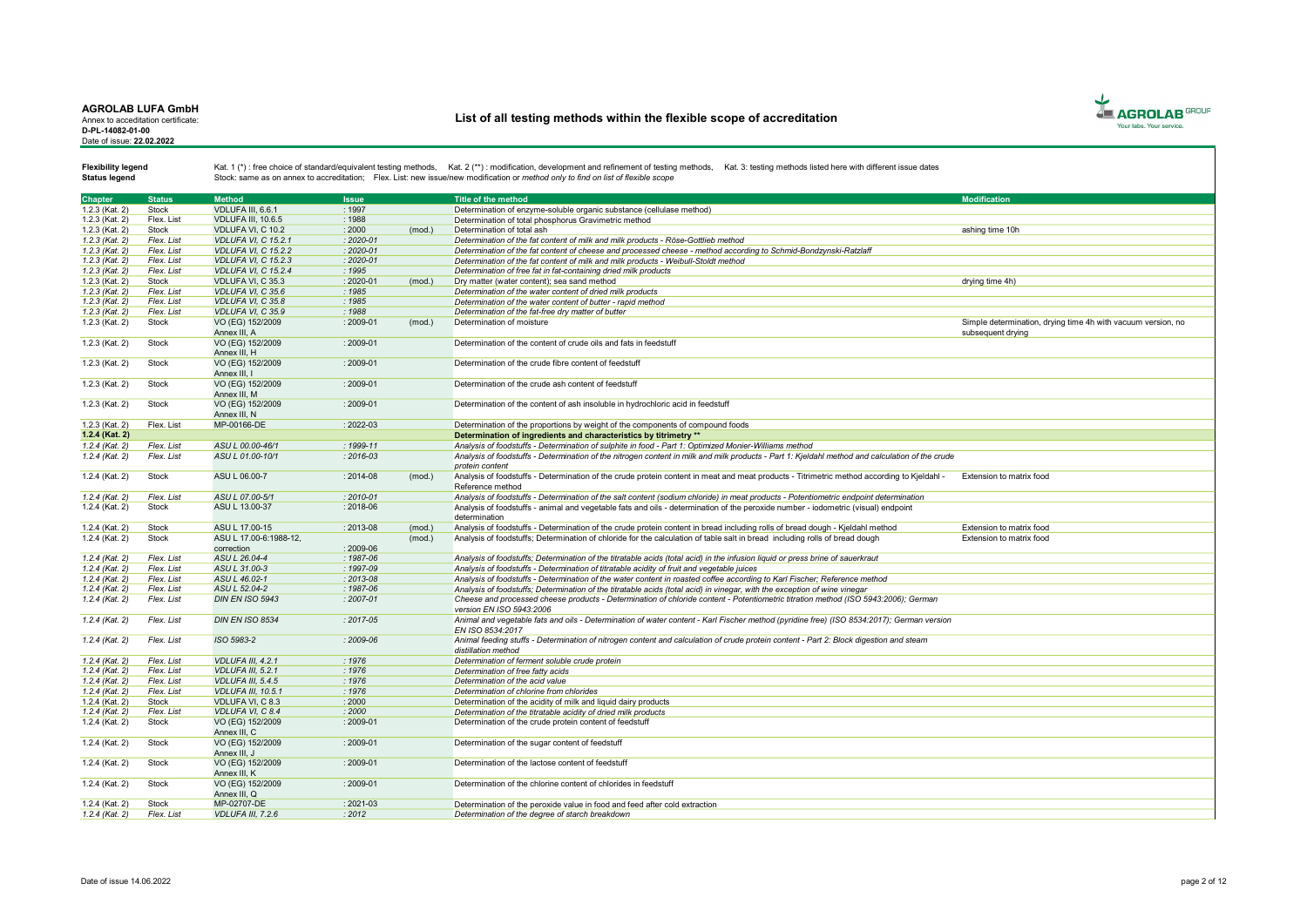Annex to acceditation certificate: D-PL-14082-01-00 Date of issue: 22.02.2022

# List of all testing methods within the flexible scope of accreditation



Status legend

| <b>Chapter</b>    | <b>Status</b> | <b>Method</b>                  | <b>Issue</b>  |        | <b>Title of the method</b>                                                                                                                                                                                                        | <b>Modification</b>                                                    |
|-------------------|---------------|--------------------------------|---------------|--------|-----------------------------------------------------------------------------------------------------------------------------------------------------------------------------------------------------------------------------------|------------------------------------------------------------------------|
| 1.2.5 (Kat. 2)    |               |                                |               |        | Determination of ingredients and additives by photometry **                                                                                                                                                                       |                                                                        |
| 1.2.5 (Kat. 2)    | Stock         | ASU L 00.00-94                 | $: 2006 - 09$ |        | Analysis of foodstuffs- Determination of inulin in food - Enzymatic method                                                                                                                                                        |                                                                        |
|                   | Stock         | ASU L 06.00-8                  | $: 2017 - 10$ |        |                                                                                                                                                                                                                                   |                                                                        |
| 1.2.5 (Kat. 2)    |               |                                |               |        | Analysis of foodstuffs - Determination of the hydroxyproline content in meat, meat products and sausage products - Photometric method                                                                                             |                                                                        |
| $1.2.5$ (Kat. 2)  | Flex. List    | ASU L 07.00-17                 | $: 2017 - 10$ |        | after acidic digestion (reference method)<br>Analysis of foodstuffs - Determination of L-alutamic acid (L-alutamate) in meat products - Enzymatic method                                                                          |                                                                        |
|                   |               |                                |               |        |                                                                                                                                                                                                                                   |                                                                        |
| 1.2.5 (Kat. 2)    | Stock         | ASU L 17.00-7:1983-11,         |               | (mod.) | Determination of lactose in bread including rolls of bread dough                                                                                                                                                                  | Extension to matrix food                                               |
|                   |               | correction<br>DIN EN 12014-3   | $: 2002 - 12$ |        |                                                                                                                                                                                                                                   |                                                                        |
| 1.2.5 (Kat. 2)    | Flex. List    |                                | $: 2005 - 08$ | (mod.) | Foodstuffs - Determination of nitrate and/or nitrite content - Part 3: Spectrometric determination of nitrate and nitrite content of meat                                                                                         | Extension to matrix food and feed, clarification of sample extracts by |
| 1.2.5 (Kat. 2)    | Flex, List    | <b>DIN EN ISO 20541</b>        | $: 2008 - 12$ |        | products after enzymatic reduction of nitrate to nitrite: German version EN 12014-3:2005<br>Milk and milk products - Determination of nitrate content - Method by enzymatic reduction and molecular-absorption spectrometry after | centrifugation/filtration                                              |
|                   |               |                                |               |        |                                                                                                                                                                                                                                   |                                                                        |
| $1.2.5$ (Kat. 2)  | Flex. List    | <b>DIN EN ISO 30024</b>        | $: 2011 - 09$ |        | Griess reaction (ISO 20541:2008); German version EN ISO 20541:2008<br>Animal feeding stuffs - Determination of phytase activity (ISO 30024:2009); German version EN ISO 30024:2009                                                |                                                                        |
| 1.2.5 (Kat. 2)    | Flex. List    | Enzytec-Liquid Ethanol         | $: 2017 - 11$ |        | Enzymatic determination of ethanol in food and other sample materials                                                                                                                                                             |                                                                        |
| $1.2.5$ (Kat. 2)  | Flex. List    | r-biopharm Citric-acid         | $: 2017 - 07$ |        |                                                                                                                                                                                                                                   |                                                                        |
|                   |               | (10 139 076 035)               |               |        | UV test for the determination of citric acid in food and other sample materials                                                                                                                                                   |                                                                        |
| 1.2.5 (Kat. 2)    | Flex. List    | r-biopharm L-Glutamic-acid     | $: 2019 - 06$ |        | Determination of L-glutamic acid in food and other sample materials                                                                                                                                                               |                                                                        |
|                   |               | (10 139 092 035)               |               |        |                                                                                                                                                                                                                                   |                                                                        |
| $1.2.5$ (Kat. 2)  | Flex. List    | Thermo Testkit L-Glutamic acid | $: 2020 - 05$ |        | Photometric determination of L-Glutamic acid in homogenous liquid samples                                                                                                                                                         |                                                                        |
|                   |               | (Ref-Nr. 984 636)              |               |        |                                                                                                                                                                                                                                   |                                                                        |
| 1.2.5 (Kat. 2)    | Stock         | <b>VDLUFA III. 12.3.1</b>      | : 1988        | (mod.) | Determination of added and natural carotenoids in animal feed                                                                                                                                                                     | Extension to matrix dietary supplements for lutein                     |
| 1.2.5 (Kat. 2)    | Stock         | <b>VDLUFA III, 13.6.1</b>      | : 1983        | (mod.) | Determination of choline chloride                                                                                                                                                                                                 | Determination from the agueous extract                                 |
| $1.2.5$ (Kat. 2)  | Flex. List    | <b>VDLUFA III, 27,1,3</b>      | : 2012        |        | Preparation of mineral feeds and premixes for the determination of phytase activity                                                                                                                                               |                                                                        |
| 1.2.5 (Kat. 2)    | Flex. List    | <b>VDLUFA III, 27,1,4</b>      | 2016          |        | Processing of feed additives for the determination of phytase activity                                                                                                                                                            |                                                                        |
| 1.2.5 (Kat. 2)    | Flex. List    | <b>VDLUFA VI. C 20.2.3</b>     | $: 1985 - 01$ |        | Enzymatic determination of the lactose and galactose content of milk and milk products                                                                                                                                            |                                                                        |
| 1.2.5 (Kat. 2)    | Flex. List    | VDLUFA VI. C 8.6               | : 1993        |        | Enzymatic determination of the $D(-)$ - and $L(+)$ -lactic acid or $D(-)$ - and $L(+)$ -lactate content                                                                                                                           |                                                                        |
| 1.2.5 (Kat. 2)    | Stock         | MP-02708-DE                    | $: 2021 - 03$ |        | Enzymatic determination of nitrate in food and feed (Gallery)                                                                                                                                                                     |                                                                        |
| $1.2.6$ (Kat. 1)  |               |                                |               |        | Determination of ingredients in food and feed by polarimetry *                                                                                                                                                                    |                                                                        |
| 1.2.6 (Kat. 1)    | Stock         | ASU L 17.00-5                  | 2003-12       |        | Analysis of foodstuffs - Determination of the starch content in bread including rolls of bread dough                                                                                                                              |                                                                        |
| 1.2.6 (Kat. 1)    | Stock         | VO (EG) 152/2009               | $: 2009 - 01$ |        | Determination of the starch content of feedstuff                                                                                                                                                                                  |                                                                        |
|                   |               | Annex III. L                   |               |        |                                                                                                                                                                                                                                   |                                                                        |
| 1.2.7 (Kat. 1)    |               |                                |               |        | Determination of ingredients and characteristics by electrode measurement *                                                                                                                                                       |                                                                        |
| $1.2.7$ (Kat. 1)  | Stock         | ASU L 06.00-2                  | $: 1980 - 09$ |        | Measurement of the pH-value in meat and meat products                                                                                                                                                                             |                                                                        |
| 1.2.7 (Kat. 1)    | Stock         | ASU L 26.04-3                  | $: 1987 - 06$ |        | Analysis of foodstuffs: Measurement of the pH value in the infusion liquid or press brine of sauerkraut                                                                                                                           |                                                                        |
| 1.2.7 (Kat. 1)    | Stock         | ASU L 26.11.03-3               | $: 1983 - 05$ |        | Determination of the pH-value of tomato concentrate                                                                                                                                                                               |                                                                        |
| 1.2.7 (Kat. 1)    | Stock         | ASU L 49.00-7                  | $: 2000 - 07$ | (mod.) | Analysis of foodstuffs - Determination of fluoride in dietetic food with the ion-sensitive electrode                                                                                                                              | Extension to matrix food                                               |
| 1.2.7 (Kat. 1)    | Stock         | <b>DIN EN 16279</b>            | $: 2012 - 09$ |        | Animal feeding stuffs - Determination of fluoride content after hydrochloric acid treatment by ion-sensitive electrode method (ISE); German                                                                                       |                                                                        |
|                   |               |                                |               |        | version EN 16279:2012                                                                                                                                                                                                             |                                                                        |
| 1.2.7 (Kat. 1)    | Flex. List    | ISO 18787                      | $: 2017 - 11$ |        | Foodstuffs - Determination of water activity                                                                                                                                                                                      |                                                                        |
| 1.2.7 (Kat. 1)    | Stock         | VDLUFA III, 18.1               | : 1976        | (mod.) | Silage, determination of pH value                                                                                                                                                                                                 | Extension to matrix feed                                               |
| $1.2.7$ (Kat. 1)  | Stock         | VDLUFA VI, C 8.2               | : 2000        |        | Acidity; pH value in milk and dairy products                                                                                                                                                                                      |                                                                        |
| 1.2.8 (Kat. 3)    |               |                                |               |        | Determination of ingredients by combustion                                                                                                                                                                                        |                                                                        |
| 1.2.8 (Kat. 3)    | Stock         | ISO 16634-1                    | 2008-11       |        | Food products - Determination of the total nitrogen content by combustion according to the Dumas principle and calculation of the crude                                                                                           |                                                                        |
|                   |               |                                |               |        | protein content - Part 1: Oilseeds and animal feeding stuffs                                                                                                                                                                      |                                                                        |
| 1.2.9 (Kat. 1)    |               |                                |               |        | Determination of elements by inductively coupled plasma atomic emission spectrometry (ICP-OES) *                                                                                                                                  |                                                                        |
| $1.2.9$ (Kat. 1)  | Stock         | <b>DIN EN 15621</b>            | $: 2017 - 10$ | (mod.) | Animal feeding stuffs - Methods of sampling and analysis - Determination of calcium, sodium, phosphorus, magnesium, potassium,                                                                                                    | Extension for boron, reduction of the method for cobalt, digestion of  |
|                   |               |                                |               |        | sulphur, iron, zinc, copper, manganese and cobalt after pressure digestion by ICP-AES; German version EN 15621:2017                                                                                                               | premixes with agua regia in the Odlab system                           |
| 1.2.9 (Kat. 1)    | Stock         | <b>DIN EN 16943</b>            | $: 2017 - 07$ | (mod.) | Foodstuffs - Determination of calcium, copper, iron, magnesium, manganese, phosphorus, potassium, sodium, sulfur and zinc by ICP-OES; Digestion of premixes with aqua regia in the Odlab system, no use of                        |                                                                        |
|                   |               |                                |               |        | German version EN 16943:2017                                                                                                                                                                                                      | hydrochloric acid for standard production                              |
| 1.2.10 (Kat.1)    |               |                                |               |        | Determination of elements by inductively coupled plasma mass spectrometry (ICP-MS) *                                                                                                                                              |                                                                        |
| 1.2.10 (Kat. 1)   | Stock         | <b>DIN EN 15111</b>            | $: 2007 - 06$ |        | Foodstuffs - Determination of trace elements - Determination of iodine by ICP-MS (inductively coupled plasma mass spectrometry);                                                                                                  |                                                                        |
|                   |               |                                |               |        | German version EN 15111:2007                                                                                                                                                                                                      |                                                                        |
| 1.2.10 (Kat. 1)   | Stock         | <b>DIN EN 15763</b>            | $: 2010 - 04$ | (mod.) | Foodstuffs - Determination of trace elements - Determination of arsenic, cadmium, mercury and lead in foodstuffs by inductively coupled                                                                                           | Extension for the following elements: Al, Co, Cr, Mo, Ni, Sb, Se, Sn,  |
|                   |               |                                |               |        | plasma mass spectrometry (ICP-MS) after pressure digestion; German version EN 15763:2009                                                                                                                                          | Tl. U. V. Cu. Mn. reduction of the method for Ha                       |
| 1.2.10 (Kat. 1)   | Stock         | <b>DIN EN 16802</b>            | $: 2016 - 07$ |        | Foodstuffs - Determination of elements and their chemical species - Determination of inorganic arsenic in foodstuffs of marine and plant                                                                                          |                                                                        |
|                   |               |                                |               |        | origin by anion-exchange HPLC-ICP-MS; German version EN 16802:2016                                                                                                                                                                |                                                                        |
| 1.2.10 (Kat. 1)   | Stock         | <b>DIN EN 17050</b>            | $: 2017 - 11$ |        | Animal feeding stuffs - Methods of sampling and analysis - Determination of iodine in animal feed by ICP-MS; German version EN                                                                                                    |                                                                        |
|                   |               |                                |               |        | 17050:2017                                                                                                                                                                                                                        |                                                                        |
| 1.2.10 (Kat. 1)   | Stock         | <b>DIN EN 17053</b>            | $: 2018 - 03$ | (mod.) | Animal feeding stuffs - Methods of sampling and analysis - Determination of trace elements, heavy metals and other elements in feed by                                                                                            | Extension for Al. Cr. Ni. Sb. Sn and V. reduction of the method for Hg |
|                   |               |                                |               |        | ICP-MS (multi-method): German version EN 17053:2018                                                                                                                                                                               |                                                                        |
| $1.2.10$ (Kat. 1) | Flex. List    | <b>DIN EN 17374</b>            | $: 2020 - 09$ |        | Animal feeding stuffs: Methods of sampling and analysis - Determination of inorganic arsenic in animal feed by anion-exchange HPLC-ICP-                                                                                           |                                                                        |
|                   |               |                                |               |        | MS: German version EN 17374:2020                                                                                                                                                                                                  |                                                                        |
|                   |               |                                |               |        |                                                                                                                                                                                                                                   |                                                                        |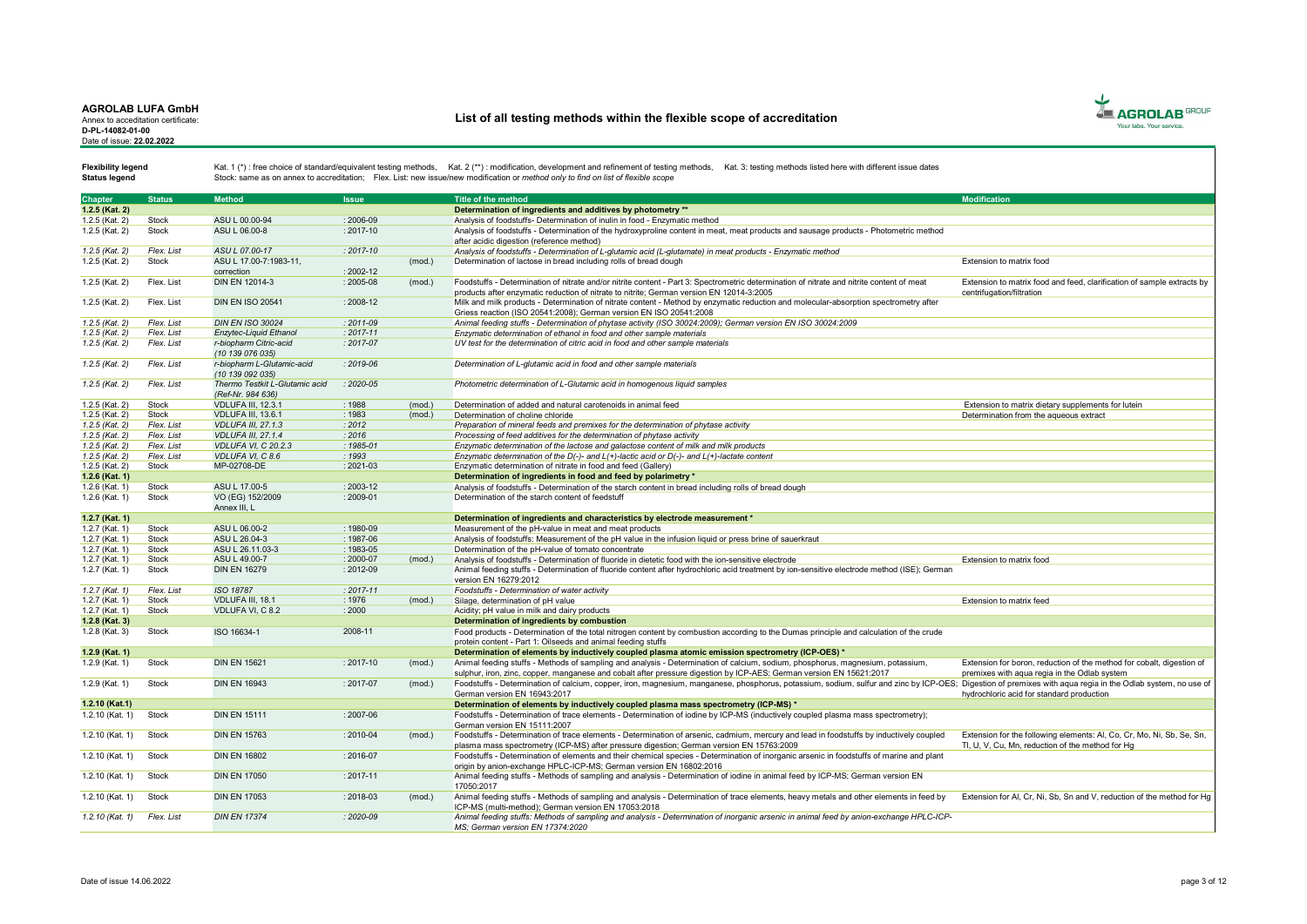Annex to acceditation certificate: D-PL-14082-01-00 Date of issue: 22.02.2022

# List of all testing methods within the flexible scope of accreditation



Status legend

| <b>Chapter</b>  | <b>Status</b> | <b>Method</b>              | <b>Issue</b>  |        | Title of the method                                                                                                                                                                                                                    | <b>Modification</b>                                                                  |
|-----------------|---------------|----------------------------|---------------|--------|----------------------------------------------------------------------------------------------------------------------------------------------------------------------------------------------------------------------------------------|--------------------------------------------------------------------------------------|
| 1.2.11 (Kat. 1) |               |                            |               |        | Determination of elements by atomic absorption spectrometry (KD-AAS) *                                                                                                                                                                 |                                                                                      |
|                 |               |                            |               |        |                                                                                                                                                                                                                                        |                                                                                      |
| 1.2.11 (Kat. 1) | Stock         | <b>DIN EN 13806</b>        | $: 2002 - 11$ |        | Foodstuffs - Determination of trace elements - Determination of mercury by cold-vapour atomic absorption spectrometry (CVAAS) after                                                                                                    |                                                                                      |
|                 |               |                            |               |        | pressure digestion: German version EN 13806:2002                                                                                                                                                                                       |                                                                                      |
| 1.2.11 (Kat. 1) | Stock         | <b>DIN EN 16277</b>        | $: 2012 - 09$ | (mod.) | Animal feeding stuffs - Determination of mercury by cold-vapour atomic absorption spectrometry (CVAAS) after microwave pressure                                                                                                        | without hydrogen peroxide                                                            |
|                 |               |                            |               |        | digestion (extraction with 65 % nitric acid and 30 % hydrogen peroxide); German version EN 16277:2012                                                                                                                                  |                                                                                      |
| 1.2.12 (Kat. 3) |               |                            |               |        | Determination of anions in food by ion chromatographic (IC) methods                                                                                                                                                                    |                                                                                      |
| 1.2.12 (Kat. 3) | Stock         | DIN EN 12014-2             | $: 2018 - 02$ | (mod.) | Foodstuffs - Determination of nitrate and/or nitrite content - Part 2: HPLC/IC method for the determination of nitrate content of vegetables                                                                                           | extraction at 70°C                                                                   |
|                 |               |                            |               |        | and vegetable products; German version EN 12014-2:2017                                                                                                                                                                                 |                                                                                      |
| 1.2.13 (Kat. 2) |               |                            |               |        | Determination of organic ingredients, organic residues, additives and trace substances in food and feed by liquid                                                                                                                      |                                                                                      |
|                 |               |                            |               |        | chromatographic (LC) methods with conventional detectors (DAD, ELSD, FLD, ELCD) **                                                                                                                                                     |                                                                                      |
| 1.2.13 (Kat. 2) | Stock         | AOAC 999.12                | : 2003        |        | Taurine in pet food                                                                                                                                                                                                                    |                                                                                      |
| 1.2.13 (Kat. 2) | Stock         | ASU L 18.00-16             | : 1999-11     | (mod.) | Analysis of foodstuffs - Determination of Theobromine and Caffeine in Fine Baked Goods                                                                                                                                                 | Extension to matrix food and matrix feed                                             |
| 1.2.13 (Kat. 2) | Stock         | <b>DIN 10758</b>           | : 1997-05     | (mod.) | Analysis of honey - Determination of the content of saccharides fructose, glucose, saccharose, turanose and maltose - HPLC method                                                                                                      | Extension to matrix food and feed; use of a light scattering detector                |
|                 |               |                            |               |        |                                                                                                                                                                                                                                        | (ELSD), use of a HILIC HPLC column, no determination of turanose,                    |
|                 |               |                            |               |        |                                                                                                                                                                                                                                        | extension of the method for lactose                                                  |
| 1.2.13 (Kat. 2) | Stock         | <b>DIN EN 12821</b>        | : 2009-08     | (mod.) | Foodstuffs - Determination of vitamin D by high performance liquid chromatography - Measurement of cholecalciferol (D3) or                                                                                                             | Saponification without addition of Na <sub>2</sub> S, single extraction of a defined |
|                 |               |                            |               |        | ergocalciferol (D2); German version EN 12821:2009                                                                                                                                                                                      | aliquot of the saponification mixture in 15 ml petroleum spirit, optional            |
|                 |               |                            |               |        |                                                                                                                                                                                                                                        | sample grinding                                                                      |
|                 |               |                            |               |        |                                                                                                                                                                                                                                        |                                                                                      |
| 1.2.13 (Kat. 2) | Stock         | <b>DIN EN 12822</b>        | : 2014-08     | (mod.) | Foodstuffs - Determination of vitamin E by high performance liquid chromatography - Measurement of $\alpha$ -, $\beta$ -, $\gamma$ - and δ-tocopherols; German Extension to matrix feed, single extraction of a defined aliquot of the |                                                                                      |
|                 |               |                            |               |        | version EN 12822:2014                                                                                                                                                                                                                  | saponification preparation in 15 ml petroleum spirit/diethyl ether                   |
|                 |               |                            |               |        |                                                                                                                                                                                                                                        | (80:20)                                                                              |
| 1.2.13 (Kat. 2) | Stock         | <b>DIN EN 12823-2</b>      | $: 2000 - 07$ | (mod.) | Foodstuffs - Determination of vitamin A by high performance liquid chromatography - Part 2: Measurement of β-carotene; German version                                                                                                  | Extension to matrix feed, single extraction                                          |
|                 |               |                            |               |        | EN 12823-2:2000                                                                                                                                                                                                                        |                                                                                      |
| 1.2.13 (Kat. 2) | Stock         | <b>DIN EN 14122</b>        | $: 2014 - 08$ | (mod.) | Foodstuffs - Determination of vitamin B1 by high performance liquid chromatography; German version EN 14122:2014                                                                                                                       | Extension to matrix feed, autoclaving time shortened                                 |
| 1.2.13 (Kat. 2) | Stock         | <b>DIN EN 14152</b>        | $: 2014 - 08$ | (mod.) | Foodstuffs - Determination of vitamin B2 by high performance liquid chromatography; German version EN 14152:2014                                                                                                                       | Extension to matrix feed, autoclaving time shortened                                 |
| 1.2.13 (Kat. 2) | Stock         | <b>DIN EN 14663</b>        | : 2006-03     | (mod.) | Foodstuffs - Determination of vitamin B6 (including its glycosylated forms) by HPLC; German version EN 14663:2005                                                                                                                      | Extension to matrix feed, autoclaving time shortened                                 |
| 1.2.13 (Kat. 2) | Stock         | <b>DIN EN 15086</b>        | : 2006-06     | (mod.) | Foodstuffs - Determination of isomalt, lactitol, maltitol, mannitol, sorbitol and xylitol in foodstuffs; German version EN 15086:2006                                                                                                  | Use of a light scattering detector (ELSD), use of a HILIC HPLC                       |
|                 |               |                            |               |        |                                                                                                                                                                                                                                        | column, no determination of isomalt                                                  |
| 1.2.13 (Kat. 2) | Stock         | DIN EN ISO 9167            | $: 2020 - 03$ | (mod.) | Rapeseed and rapeseed meals - Determination of glucosinolates content - Method using high-performance liquid chromatography (ISO                                                                                                       | Extraction with 70% methanol                                                         |
|                 |               |                            |               |        | 9167:2019); German version EN ISO 9167:2019                                                                                                                                                                                            |                                                                                      |
| 1.2.13 (Kat. 2) | <b>Stock</b>  | ISO 20638                  | : 2015-11     | (mod.) | Infant formula - Determination of nucleotides by liquid chromatography                                                                                                                                                                 | Single standard for GMP, deviating calibration concentrations,                       |
|                 |               |                            |               |        |                                                                                                                                                                                                                                        | centrifugation of all samples before SPE purification, HPLC column                   |
|                 |               |                            |               |        |                                                                                                                                                                                                                                        | oven temperature is 22 °C                                                            |
| 1.2.13 (Kat. 2) | Flex. List    | <b>VDLUFA III. 4.11.4</b>  | : 1993        | (mod.) | Determination of DL-2-hydroxy-4-methyl-mercapto-butyric acid after hydrolysis (total MHA)                                                                                                                                              | Use of a C18 column                                                                  |
| 1.2.13 (Kat. 2) | Stock         | <b>VDLUFA III. 4.11.5</b>  | : 1997        |        | Determination of methionine in feed with high chloride content                                                                                                                                                                         |                                                                                      |
| 1.2.13 (Kat. 2) | Stock         | <b>VDLUFA III. 13.8.1</b>  | : 1997        | (mod.) | Determination of vitamin D3 in feed: HPLC method                                                                                                                                                                                       | Saponification without addition of Na <sub>2</sub> S, single extraction of a defined |
|                 |               |                            |               |        |                                                                                                                                                                                                                                        | aliquot of the saponification mixture in 15 ml petroleum spirit, optional            |
|                 |               |                            |               |        |                                                                                                                                                                                                                                        |                                                                                      |
|                 |               |                            |               |        |                                                                                                                                                                                                                                        | sample grinding                                                                      |
| 1.2.13 (Kat. 2) | Stock         | <b>VDLUFA III. 13.9.1</b>  | : 2006        | (mod.) | Feed - Determination of B vitamins including nicotinic acid: HPLC method                                                                                                                                                               | Extension to matrix food, no determination of nicotinic acid                         |
| 1.2.13 (Kat. 2) | Stock         | <b>VDLUFA III. 14.22.1</b> | 2006          | (mod.) | Determination of monensin sodium (HPLC method)                                                                                                                                                                                         | Extension to the determination of lasalocid, narasin and maduramycin                 |
| 1.2.13 (Kat. 2) | Flex. List    | <b>VDLUFA III, 14.23.1</b> | : 2006        |        | Determination of Salinomycin sodium (HPLC method)                                                                                                                                                                                      |                                                                                      |
| 1.2.13 (Kat. 2) | Stock         | VO (EG) 152/2009           | $: 2009 - 01$ | (mod.) | Determination of the content of amino acids (except tryptophan) in feedstuff                                                                                                                                                           | Extension to infant food and dietary foods                                           |
|                 |               | Anhang III. F              |               |        |                                                                                                                                                                                                                                        |                                                                                      |
| 1.2.13 (Kat. 2) | Stock         | VO (EG) 152/2009           | : 2009-01     | (mod.) | Determination of tryptophan content in feedstuff                                                                                                                                                                                       | Extension to foodstuffs                                                              |
|                 |               | Anhang III, G              |               |        |                                                                                                                                                                                                                                        |                                                                                      |
| 1.2.13 (Kat. 2) | <b>Stock</b>  | VO (EG) 152/2009           | $: 2009 - 01$ | (mod.) | Determination of the vitamin A content of feedstuff and premixtures                                                                                                                                                                    | Extension to matrix food, simple extraction, no addition of $Na2S$ ,                 |
|                 |               | Annex IV, A                |               |        |                                                                                                                                                                                                                                        | Single extraction of a defined aliquot of the saponification preparation             |
|                 |               |                            |               |        |                                                                                                                                                                                                                                        | in 15 ml petroleum spirit, optional sample grinding                                  |
| 1.2.13 (Kat. 2) | Stock         | VO (EG) 152/2009           | $: 2009 - 01$ | (mod.) | Determination of the vitamin E content of feedstuff and premixtures                                                                                                                                                                    | Extension to matrix food, saponification without addition of Na <sub>2</sub> S, one- |
|                 |               | Annex IV, B                |               |        |                                                                                                                                                                                                                                        |                                                                                      |
|                 |               |                            |               |        |                                                                                                                                                                                                                                        | time extraction of a defined aliquot of the saponification preparation in            |
|                 |               |                            |               |        |                                                                                                                                                                                                                                        | 15 ml petroleum spirit, optional sample grinding.                                    |
| 1.2.13 (Kat. 2) | Flex. List    | MP-00191-DE                | $: 2022 - 03$ |        | Determination of vitamin K3 (menadione) in feed, HPLC method                                                                                                                                                                           |                                                                                      |
| 1.2.13 (Kat. 2) | Flex. List    | MP-00192-DE                | : 2022-03     |        | Determination of vitamin K1 (phylloquinone) in food and feed, HPLC method with post-column reduction                                                                                                                                   |                                                                                      |
| 1.2.13 (Kat. 2) | Flex. List    | MP-00231-DE                | $: 2022 - 01$ |        | Determination of preservatives in food and feed by HPLC                                                                                                                                                                                |                                                                                      |
| 1.2.13 (Kat. 2) | Stock         | MP-00240-DE                | $: 2021 - 11$ |        | Determination of taurine in dairy products and beverages by HPLC                                                                                                                                                                       |                                                                                      |
| 1.2.13 (Kat. 2) | Flex. List    | MP-00244-DE                | $: 2021 - 11$ |        | Determination of coumarin in food samples by HPLC                                                                                                                                                                                      |                                                                                      |
| 1.2.13 (Kat. 2) | Flex. List    | MP-00247-DE                | $: 2021 - 11$ |        | Determination of nicarbazin in feed, premixes and high concentrates by HPLC                                                                                                                                                            |                                                                                      |
| 1.2.13 (Kat. 2) | Flex. List    | MP-01280-DE                | $: 2022 - 01$ |        | Determination of ethoxyquin, propyl gallate, butylhydroxyanisole and butylhydroxytoluene by HPLC                                                                                                                                       |                                                                                      |
| 1.2.13 (Kat. 2) | Flex. List    | MP-01308-DE                | $: 2022 - 06$ |        | Determination of betaine and carnitine in concentrates                                                                                                                                                                                 |                                                                                      |
| 1.2.13 (Kat. 2) | Stock         | MP-01372-DE                | $: 2021 - 10$ |        | Analysis of Ergosterin in foodstuff, HPLC-method                                                                                                                                                                                       |                                                                                      |
|                 |               |                            |               |        |                                                                                                                                                                                                                                        |                                                                                      |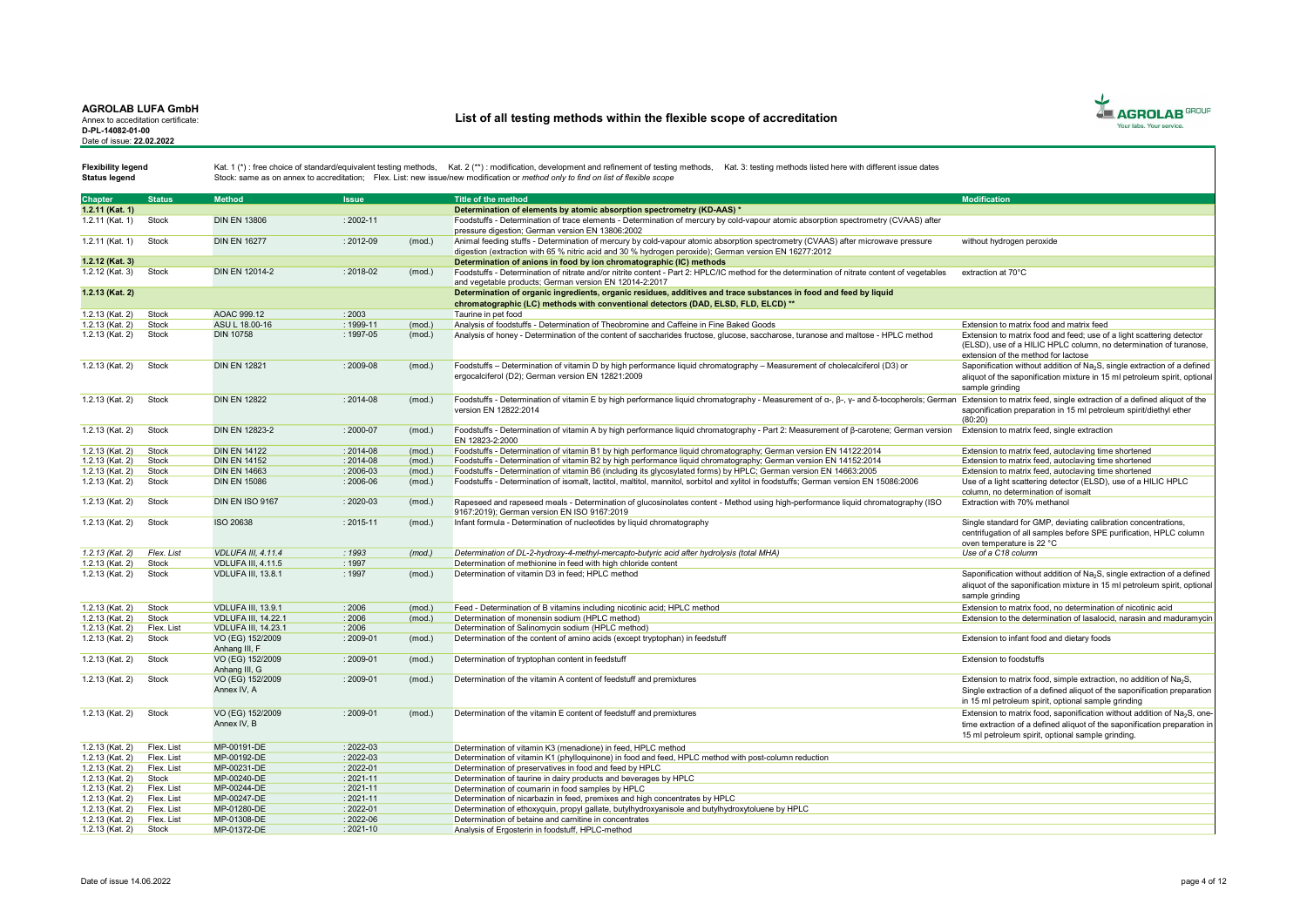#### AGROLAB LUFA GmbH Annex to acceditation certificate:

D-PL-14082-01-00 Date of issue: 22.02.2022

# List of all testing methods within the flexible scope of accreditation



Status legend

| <b>Chapter</b>    | <b>Status</b> | <b>Method</b>         | <b>Issue</b>  |        | Title of the method                                                                                                                                                                                                                                      | <b>Modification</b>                                                                                                                                               |
|-------------------|---------------|-----------------------|---------------|--------|----------------------------------------------------------------------------------------------------------------------------------------------------------------------------------------------------------------------------------------------------------|-------------------------------------------------------------------------------------------------------------------------------------------------------------------|
| 1.2.13 (Kat. 2)   | Flex. List    | MP-01373-DE           | $: 2022 - 03$ |        | Determination of vitamin E acetate in concentrates of feed and food. HPLC method                                                                                                                                                                         |                                                                                                                                                                   |
| 1.2.13 (Kat. 2)   | Flex. List    | MP-01375-DE           | $: 2021 - 08$ |        | Determination of vitamin C (ascorbic acid) in food and feed. HPLC method                                                                                                                                                                                 |                                                                                                                                                                   |
| 1.2.13 (Kat. 2)   | Flex. List    | MP-02193-DE           | $: 2021 - 12$ |        | Determination of vitamin C phosphate in animal feed. HPLC method                                                                                                                                                                                         |                                                                                                                                                                   |
| 1.2.13 (Kat. 2)   | Flex. List    | MP-02428-DE           | $: 2022 - 06$ |        | Analysis of vitamin D3, D2 and 25-OH-D3 in concentrates and 25-OH-D3 in premixes. HPLC method                                                                                                                                                            |                                                                                                                                                                   |
| 1.2.13 (Kat. 2)   | Flex. List    | MP-02570-DE           | $: 2021 - 12$ |        | Determination of tocopherolisomer mixtures as pure substance, HPLC method                                                                                                                                                                                |                                                                                                                                                                   |
| 1.2.14 (Kat. 2)   |               |                       |               |        | Determination of organic ingredients, residues and contaminants by liquid chromatography with mass selective detection (HPLC-                                                                                                                            |                                                                                                                                                                   |
|                   |               |                       |               |        | MS/MS. LC-MS/MS) **                                                                                                                                                                                                                                      |                                                                                                                                                                   |
| 1.2.14 (Kat. 2)   | Stock         | ASU L 15.01/02-5      | $: 2012 - 01$ | (mod.) | Analysis of foodstuffs - Determination of ergot alkaloids in rye and wheat - HPLC method with cleaning on a basic aluminum oxide solid<br>phase                                                                                                          | Extension to matrix cereals and cereal products, no purification of<br>extracts, measurement by LC-MS/MS                                                          |
| 1.2.14 (Kat. 2)   | Stock         | <b>DIN EN 15055</b>   | $: 2006 - 08$ | (mod.  | Non fatty foods - Determination of chlormeguat and mepiguat - LC-MS/MS method: German version EN 15055:2006                                                                                                                                              | Extension to matrix food and feed, 60 min shaking extraction                                                                                                      |
| 1.2.14 (Kat. 2)   | Stock         | <b>DIN EN 15662</b>   | $: 2018 - 07$ | (mod.) | Foods of plant origin - Multimethod for the determination of pesticide residues using GC- and LC-based analysis following acetonitrile<br>extraction/partitioning and clean-up by dispersive SPE - Modular QuEChERS-method; German version EN 15662:2018 | Extension to matrix animal food and feed, processing for selected<br>matrices with additional GCB purification and subsequent GPC<br>cleanup                      |
| 1.2.14 (Kat. 2)   | Flex. List    | MP-00180-DE           | $: 2022 - 03$ |        | Determination of selected mycotoxins by HPLC-MSMS                                                                                                                                                                                                        |                                                                                                                                                                   |
| 1.2.14 (Kat. 2)   | Flex. List    | MP-00182-DE           | $: 2022 - 03$ |        | Determination of chloramphenicol, ivermectin and benzimidazoles by HPLC-MSMS (acetonitrile extraction)                                                                                                                                                   |                                                                                                                                                                   |
| 1.2.14 (Kat. 2)   | Flex. List    | MP-00211-DE           | $: 2022 - 06$ |        | Determination of glyphosate, AMPA and glufosinate as FMOC derivatives by HPLC-MSMS method                                                                                                                                                                |                                                                                                                                                                   |
| 1.2.14 (Kat. 2)   | Flex. List    | MP-00225-DE           | $: 2022 - 06$ |        | Determination of polar pesticides in food and feed (HPLC-MS/MS)                                                                                                                                                                                          |                                                                                                                                                                   |
| 1.2.14 (Kat. 2)   | Flex. List    | MP-00234-DE           | $: 2022 - 03$ |        | Determination of melamine and cvanuric acid in food and feed by HPLC-MSMS                                                                                                                                                                                |                                                                                                                                                                   |
| 1.2.14 (Kat. 2)   | Flex. List    | MP-00237-DE           | $: 2022 - 03$ |        | Determination of acrylamide in food, feed and water by HPLC-MSMS method                                                                                                                                                                                  |                                                                                                                                                                   |
| 1.2.14 (Kat. 2)   | Flex. List    | MP-00238-DE           | $: 2021 - 06$ |        | Determination of selected antibiotics in food and feed by HPLC-MSMS (buffer extraction)                                                                                                                                                                  |                                                                                                                                                                   |
| 1.2.14 (Kat. 2)   | Flex. List    | MP-00241-DE           | $: 2022 - 03$ |        | Determination of tetracyclines in food by HPLC-MSMS                                                                                                                                                                                                      |                                                                                                                                                                   |
| 1.2.14 (Kat. 2)   | Flex. List    | MP-00242-DE           | $: 2022 - 03$ |        | Determination of robenidine and colistin in feed by HPLC-MSMS (acid extraction)                                                                                                                                                                          |                                                                                                                                                                   |
| 1.2.14 (Kat. 2)   | Flex. List    | MP-00245-DE           | $: 2022 - 03$ |        | Determination of fumonisins (mycotoxins) by HPLC-MSMS                                                                                                                                                                                                    |                                                                                                                                                                   |
| $1.2.14$ (Kat. 2) | Flex. List    | MP-01306-DE           | $: 2022 - 03$ |        | Determination of patulin in fruit and fruit products by LC-MSMS                                                                                                                                                                                          |                                                                                                                                                                   |
| 1.2.14 (Kat. 2)   | Flex. List    | MP-01309-DE           | $: 2022 - 05$ |        | Determination of total folate content in food, LC-MS/MS method                                                                                                                                                                                           |                                                                                                                                                                   |
| 1.2.14 (Kat. 2)   | Flex. List    | MP-02089-DE           | $: 2022 - 03$ |        | Determination of Aflatoxin M1 in milk and milk products by LC-MSMS                                                                                                                                                                                       |                                                                                                                                                                   |
| 1.2.14 (Kat. 2)   | Flex. List    | MP-02090-DE           | $: 2022 - 03$ |        | Determination of sugars (residues and low contents) by LC-MSMS                                                                                                                                                                                           |                                                                                                                                                                   |
| 1.2.14 (Kat. 2)   | Flex. List    | MP-02177-DE           | $: 2022 - 03$ |        | Determination of diguat and paraguat in plant food and feed by LCMSMS                                                                                                                                                                                    |                                                                                                                                                                   |
| 1.2.14 (Kat. 2)   | Stock         | MP-02196-DE           | $: 2022 - 06$ |        | Determination of nicotine in food and feed samples by LCMSMS                                                                                                                                                                                             |                                                                                                                                                                   |
| 1.2.14 (Kat. 2)   | Stock         | MP-02331-DE           | $: 2020 - 06$ |        | Determination of PTU and ETU in baby food by LC-MS/MS                                                                                                                                                                                                    |                                                                                                                                                                   |
| 1.2.14 (Kat. 2)   | Flex. List    | MP-02601-DE           | $: 2022 - 04$ |        | Determination of purines in dry and wet feed by LC-MSMS                                                                                                                                                                                                  |                                                                                                                                                                   |
| 1.2.14 (Kat. 2)   | Flex. List    | MP-02602-DE           | $: 2022 - 04$ |        | Determination of Pyrrolizidine alkaloids and Tropane alkaloids in plant material by HPLC-MSMS                                                                                                                                                            |                                                                                                                                                                   |
| 1.2.15 (Kat. 2)   |               |                       |               |        | Determination of organic ingredients and organic residues in food and feed by gas chromatographic (GC) methods with                                                                                                                                      |                                                                                                                                                                   |
|                   |               |                       |               |        | conventional detectors (FID, ECD, FPD) **                                                                                                                                                                                                                |                                                                                                                                                                   |
| 1.2.15 (Kat. 2)   | Stock         | ASU L 05.00-16        | $: 2014 - 08$ | (mod.) | Analysis of foodstuffs - Determination of the cholesterol content in eggs and egg products - Gas chromatographic method                                                                                                                                  | Extension to matrix food                                                                                                                                          |
| 1.2.15 (Kat. 2)   | Stock         | DGF C VI 10a          | 2016          | (mod.) | Fatty acid composition - Analysis of fatty acids and fatty acid composition by gaschromatography                                                                                                                                                         | Also used in milk fats, without C4 and C6 fatty acid determination                                                                                                |
| 1.2.15 (Kat. 2)   | Stock         | DIN EN 12393-3        | $: 2014 - 01$ | (mod.) | Foods of plant origin - Multiresidue methods for the determination of pesticide residues by GC or LC-MS/MS - Part 3: Determination and<br>confirmatory tests: German version EN 12393-3:2013                                                             | Extension to matrix food and feed                                                                                                                                 |
| 1.2.15 (Kat. 2)   | Stock         | ISO 15885, IDF 184    | $: 2002 - 11$ | (mod.) | Milk fat - Determination of the fatty acid composition by gas-liquid chromatography                                                                                                                                                                      | without drving oven or nitrogen treatment                                                                                                                         |
| 1.2.16 (Kat. 2)   |               |                       |               |        | Determination of organic residues and contaminants by gas chromatographic (GC) methods with mass selective detectors (MS,                                                                                                                                |                                                                                                                                                                   |
|                   |               |                       |               |        | <b>MS/MS. HRMS) **</b>                                                                                                                                                                                                                                   |                                                                                                                                                                   |
| 1.2.16 (Kat. 2)   | Stock         | DIN EN 12393-3        | $: 2014 - 01$ | (mod.) | Foods of plant origin - Multiresidue methods for the determination of pesticide residues by GC or LC-MS/MS - Part 3: Determination and<br>confirmatory tests: German version EN 12393-3:2013                                                             | Extension to matrix food and feed                                                                                                                                 |
| 1.2.16 (Kat. 2)   | Stock         | <b>DIN EN 12396-2</b> | $: 1998 - 12$ | (mod.) | Non-fatty foods - Determination of dithiocarbamate and thiuram disulfide residues - Part 2: Gas chromatographic method; German version<br>EN 12396-2:1998                                                                                                | Measurement by GC-MS, extension to matrix low-fat feed, lower<br>sample weight                                                                                    |
| 1.2.16 (Kat. 2)   | Stock         | <b>DIN EN 13191-2</b> | $: 2000 - 10$ | (mod.] | Non-fatty foods - Determination of bromide residues - Part 2: Determination of inorganic bromide; German version EN 13191-2:2000                                                                                                                         | measurement by means of GC-MS                                                                                                                                     |
| 1.2.16 (Kat. 2)   | Stock         | <b>DIN EN 15662</b>   | $: 2018 - 07$ | (mod.) | Foods of plant origin - Multimethod for the determination of pesticide residues using GC- and LC-based analysis following acetonitrile                                                                                                                   | Extension to matrix animal food and feed, processing for selected                                                                                                 |
|                   |               |                       |               |        | extraction/partitioning and clean-up by dispersive SPE - Modular QuEChERS-method: German version EN 15662:2018                                                                                                                                           | matrices with additional GCB purification and subsequent GPC<br>cleanup                                                                                           |
| 1.2.16 (Kat. 2)   | Flex. List    | <b>DIN EN 16215</b>   | $: 2020 - 05$ | (mod.) | Animal feeding stuffs: Methods of sampling and analysis - Determination of dioxins and dioxin-like PCBs by GC/HRMS and of indicator<br>PCBs by GC/HRMS; German version EN 16215:2020                                                                     | Extension to matrix food; measurement also by GC-MS/MS                                                                                                            |
| 1.2.16 (Kat. 2)   | Stock         | VDLUFA VII 3.3.3.2    | : 2011        | (mod.) | Determination of polycyclic aromatic hydrocarbons (PAH) in plant material                                                                                                                                                                                | Extension to matrix food and matrix feed: measurement by using GC-<br>MS/MS: changed composition of extraction solvent; no cleaning on<br>silica gel and Sephadex |
| 1.2.16 (Kat. 2)   | Flex, List    | MP-00183-DE           | $: 2021 - 11$ |        | Determination of volatile organic compounds in food and feed by headspace GC-MS                                                                                                                                                                          |                                                                                                                                                                   |
| 1.2.16 (Kat. 2)   | Flex. List    | MP-02840-DE           | $2021 - 10$   |        | Analysis of Ethylenoxid and 2-Chlorethanol in food and feed (GC-MS-MS)                                                                                                                                                                                   |                                                                                                                                                                   |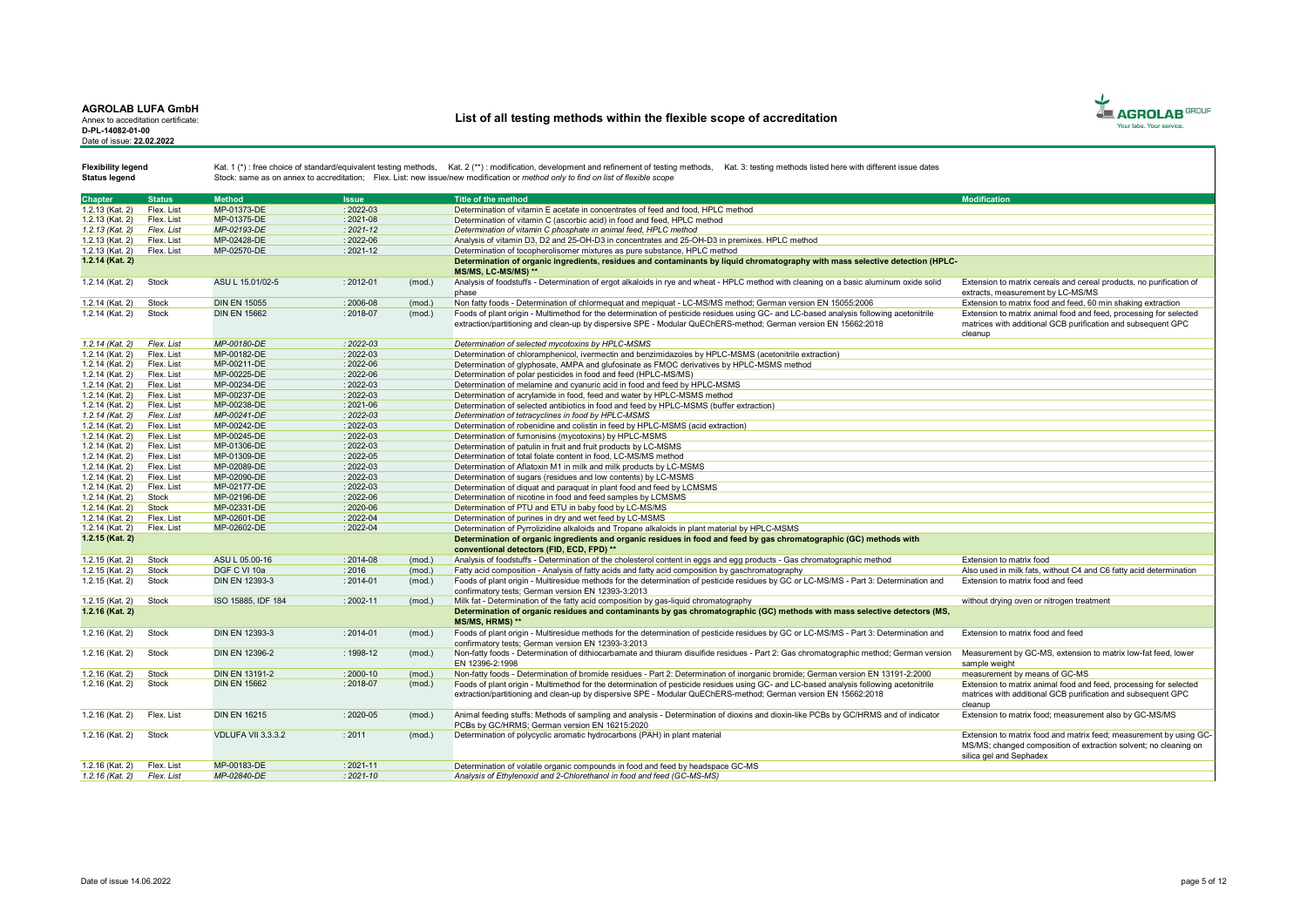Annex to acceditation certificate: D-PL-14082-01-00 Date of issue: 22.02.2022

# List of all testing methods within the flexible scope of accreditation



Status legend

| <b>Chapter</b>   | <b>Status</b> | <b>Method</b>                           | <b>Issue</b>  |        | <b>Title of the method</b>                                                                                                                           | <b>Modification</b>                                                     |
|------------------|---------------|-----------------------------------------|---------------|--------|------------------------------------------------------------------------------------------------------------------------------------------------------|-------------------------------------------------------------------------|
|                  |               |                                         |               |        |                                                                                                                                                      |                                                                         |
| 1.3              |               |                                         |               |        | Microbiological testing of food and feed                                                                                                             |                                                                         |
| 1.3.1 (Kat. 1)   |               |                                         |               |        | Sample preparation and sample pretreatment by dilution *                                                                                             |                                                                         |
| $1.3.1$ (Kat. 1) | Flex. List    | <b>DIN EN ISO 6887-1</b>                | $: 2017 - 07$ |        | Microbiology of the food chain - Preparation of test samples, initial suspension and decimal dilutions for microbiological examination - Part 1:     |                                                                         |
|                  |               |                                         |               |        | General rules for the preparation of the initial suspension and decimal dilutions (ISO 6887-1:2017); German version EN ISO 6887-1:2017               |                                                                         |
| 1.3.1 (Kat. 1)   | Stock         | DIN EN ISO 6887-2                       | $: 2017 - 07$ |        | Microbiology of the food chain - Preparation of test samples, initial suspension and decimal dilutions for microbiological examination - Part        |                                                                         |
|                  |               |                                         |               |        | 2: Specific rules for the preparation of meat and meat products (ISO 6887-2:2017); German version EN ISO 6887-2:2017                                 |                                                                         |
| $1.3.1$ (Kat. 1) | Flex. List    | <b>DIN EN ISO 6887-5</b>                | $: 2020 - 08$ |        | Microbiology of the food chain - Preparation of test samples, initial suspension and decimal dilutions for microbiological examination - Part        |                                                                         |
|                  |               |                                         |               |        | 5: Specific rules for the preparation of milk and milk products (ISO 6887-5:2020); German version EN ISO 6887-5:2020                                 |                                                                         |
| 1.3.2 (Kat. 2)   |               |                                         |               |        | Determination of vitamins by microbiological testing **                                                                                              |                                                                         |
| 1.3.2 (Kat. 2)   | Stock         | <b>DIN EN 14131</b>                     | : 2003-09     | (mod.) | Foodstuffs - Determination of folate by microbiological assay; German version EN 14131:2003                                                          | Adaptation of the enzyme treatment process step; extension to matrix    |
|                  |               |                                         |               |        |                                                                                                                                                      | feed                                                                    |
| 1.3.2 (Kat. 2)   | Stock         | USP 21, method 88                       | : 1986        |        | Biological Tests and Assays - Biotin Assay                                                                                                           |                                                                         |
| 1.3.2 (Kat. 2)   | Stock         | USP 34, method 441                      | : 2011        | (mod.) | Niacin or Niacinamide assay                                                                                                                          | Extraction with HCI instead of sulfuric acid                            |
| 1.3.2 (Kat. 2)   | Stock         | USP 39, method 91                       | : 2016        |        | Biological Tests and Assays - Calcium Pantothenate Assay                                                                                             |                                                                         |
|                  | Stock         | USP 39, method 171                      | : 2016        |        |                                                                                                                                                      | The concentration of sodium sulfite in the extraction solution is not   |
| 1.3.2 (Kat. 2)   |               |                                         |               | (mod.) | Biological Test and Assays - Vitamin B12 Activity Assay                                                                                              |                                                                         |
|                  |               |                                         |               |        |                                                                                                                                                      | adiusted to the sample weight                                           |
| 1.3.2 (Kat. 2)   | Flex. List    | MP-00171-DE                             | $: 2022 - 03$ |        | Analysis of choline using a microbiological assay in food and feedstuffs                                                                             |                                                                         |
| 1.3.2 (Kat. 2)   | Flex. List    | MP-02147-DE                             | $: 2022 - 03$ |        | Microbiological determination of inositol in food and feedstuff                                                                                      |                                                                         |
| 1.3.3 (Kat. 2)   |               |                                         |               |        | Qualitative and quantitative detection of bacteria, yeasts and moulds by cultural microbiological methods **                                         |                                                                         |
| 1.3.3 (Kat. 2)   | Stock         | bioMérieux BACARA ™                     | $: 2018 - 07$ |        | Enumeration of presumptive Bacillus cereus (validated alternative method)                                                                            |                                                                         |
|                  |               | Certificate AES 10/10-07/10             |               |        |                                                                                                                                                      |                                                                         |
| $1.3.3$ (Kat. 2) | Flex. List    | <b>BIO-RAD</b>                          | $: 2018 - 03$ |        | Enumeration of Enterobacteriaceae in all human food, feed and environmental samples (validated alternativ method; reference method NF                |                                                                         |
|                  |               | RAPID'Enterobacteriaceae <sup>®</sup> . |               |        | EN ISO 21528-2:2017)                                                                                                                                 |                                                                         |
|                  |               | BRD 07/24-11/13                         |               |        |                                                                                                                                                      |                                                                         |
| 1.3.3 (Kat. 2)   | Stock         | <b>DIN EN ISO 4833-1</b>                | : 2013-12     | (mod.) | Microbiology of the food chain - Horizontal method for the enumeration of microorganisms - Part 1: Colony-count at 30 degrees C by the               | Modification during counting of thermophilic microorganisms:            |
|                  |               |                                         |               |        |                                                                                                                                                      | incubation at 55°C                                                      |
|                  | Stock         | DIN EN ISO 4833-2                       |               |        | pour plate technique (ISO 4833-1:2013); German version EN ISO 4833-1:2013                                                                            |                                                                         |
| 1.3.3 (Kat. 2)   |               |                                         | $: 2014 - 05$ |        | Microbiology of the food chain - Horizontal method for the enumeration of microorganisms - Part 2: Colony count at 30 degrees C by the               |                                                                         |
|                  |               |                                         |               |        | surface plating technique (ISO 4833-2:2013 + Cor. 1:2014): German version EN ISO 4833-2:2013 + AC:2014                                               |                                                                         |
| 1.3.3 (Kat. 2)   | Stock         | <b>DIN EN ISO 6888-1</b>                | : 2003-12     | (mod.) | Microbiology of food and animal feeding stuffs - Horizontal method for the enumeration of coagulase-positive staphylococci                           | Confirmation of the coagulase reaction with Baird Parker Rabbit         |
|                  |               |                                         |               |        | (Staphylococcus aureus and other species) - Part 1: Technique using Baird-Parker agar medium                                                         | Plasma Fibrinogen Agar                                                  |
| 1.3.3 (Kat. 2)   | Stock         | <b>DIN EN ISO 6888-3</b>                | $: 2005 - 07$ | (mod.) | Microbiology of food and animal feeding stuffs - Horizontal method for the enumeration of coagulase-positive staphylococci                           | Confirmation of coagulase reaction with Baird Parker rabbit plasma      |
|                  |               |                                         |               |        | (Staphylococcus aureus and other species) - Part 3: Detection and MPN technique for low numbers (ISO 6888-3:2003): German version EN fibrinogen agar |                                                                         |
|                  |               |                                         |               |        | ISO 6888-3:2003 + AC:2005                                                                                                                            |                                                                         |
| 1.3.3 (Kat. 2)   | Stock         | <b>DIN EN ISO 7937</b>                  | $: 2004 - 11$ |        | Microbiology of food and animal feeding stuffs - Horizontal method for the enumeration of Clostridium perfringens - Colony-count technique           |                                                                         |
|                  |               |                                         |               |        | (ISO 7937:2004): German version EN ISO 7937:2004                                                                                                     |                                                                         |
| 1.3.3 (Kat. 2)   | Stock         | <b>DIN EN ISO 13720</b>                 | $: 2010 - 12$ |        | Meat and meat products - Enumeration of presumptive Pseudomonas spp. (ISO 13720:2010); German version EN ISO 13720:2010                              |                                                                         |
| 1.3.3 (Kat. 2)   | <b>Stock</b>  | <b>DIN EN ISO 16649-3</b>               | $: 2018 - 01$ |        | Microbiology of the food chain - Horizontal method for the enumeration of ß-glucuronidase positive Escherichia coli - Part 3: Detection and          |                                                                         |
|                  |               |                                         |               |        | most probable number technique using 5-bromo-4-chloro-3-indolyl-ß-D-glucuronide (ISO 16649-3:2015, Corrected version 2016-12-15);                    |                                                                         |
|                  |               |                                         |               |        | German version EN ISO 16649-3:2015                                                                                                                   |                                                                         |
| 1.3.3 (Kat. 2)   | Flex. List    | DIN ISO 16649-2                         | $: 2020 - 12$ |        | Microbiology of food and animal feeding stuffs - Horizontal method for the enumeration of 8-glucuronidase-positive Escherichia coli - Part 2:        |                                                                         |
|                  |               |                                         |               |        | Colony-count technique at 44 °C using 5-bromo-4-chloro-3-indolyl ß-D-glucuronide (ISO 16649-2:2001)                                                  |                                                                         |
| $1.3.3$ (Kat. 2) | Flex. List    | ICUMSA GS2/3-41                         | : 2011        |        | The Determination of the Total Mesophilic Bacterial Count in Refined Sugar Products by the Pour Plate Method or the Membrane Filtration              | Use of buffered peptone water for the initial dilution: analysis in the |
|                  |               |                                         |               |        | Method                                                                                                                                               | single preparation; increased counting limit per plate                  |
|                  | Flex. List    | ICUMSA GS2/3-47                         | : 2015        |        |                                                                                                                                                      |                                                                         |
| $1.3.3$ (Kat. 2) |               |                                         |               |        | The Determination of Yeasts and Moulds in Refined Sugar Products by the Pour Plate Method or the Membrane Filter Method                              | Use of buffered peptone water for the initial dilution; analysis in the |
|                  |               |                                         |               |        |                                                                                                                                                      | single preparation; increased counting limit per plate                  |
| 1.3.3 (Kat. 2)   | Stock         | <b>ISO 4831</b>                         | : 2006-08     |        | Microbiology of food and animal feeding stuffs - Horizontal method for the detection and enumeration of coliforms - Most probable number             |                                                                         |
|                  |               |                                         |               |        | technique                                                                                                                                            |                                                                         |
| 1.3.3 (Kat. 2)   | Stock         | <b>ISO 4832</b>                         | $: 2006 - 02$ |        | Microbiology of food and animal feeding stuffs - Horizontal method for the enumeration of coliforms - Colony-count technique                         |                                                                         |
| 1.3.3 (Kat. 2)   | Stock         | ISO 6579-1                              | : 2017-02     |        | Microbiology of the food chain - Horizontal method for the detection, enumeration and serotyping of Salmonella - Part 1: Detection of                |                                                                         |
|                  |               |                                         |               |        | Salmonella spp.                                                                                                                                      |                                                                         |
| 1.3.3 (Kat. 2)   | Stock         | ISO 6611                                | $: 2004 - 10$ | (mod.) | Milk and milk products - Enumeration of colony-forming units of yeasts and/or moulds - Colony-count technique at 25 °C                               | Extension to bakery products, tea, herbs and spices, fruit and fruit    |
|                  |               |                                         |               |        |                                                                                                                                                      | products                                                                |
| 1.3.3 (Kat. 2)   | Stock         | <b>ISO 7251</b>                         | $: 2005 - 02$ |        | Microbiology of food and animal feeding stuffs - Horizontal method for the detection and enumeration of presumptive Escherichia coli - Most          |                                                                         |
|                  |               |                                         |               |        | probable number technique                                                                                                                            |                                                                         |
| 1.3.3 (Kat. 2)   | Stock         | ISO 10272-2                             | $: 2017 - 06$ |        | Microbiology of the food chain - Horizontal method for detection and enumeration of Campylobacter spp. - Part 2: Colony-count technique              |                                                                         |
| 1.3.3 (Kat. 2)   | Stock         | ISO 15213                               | $: 2003 - 05$ |        | Microbiology of food and animal feeding stuffs - Horizontal method for the enumeration of sulfite-reducing bacteria growing under anaerobic          |                                                                         |
|                  |               |                                         |               |        | conditions                                                                                                                                           |                                                                         |
| 1.3.3 (Kat. 2)   | Stock         | ISO 15214                               | : 1998-08     |        | Microbiology of food and animal feeding stuffs - Horizontal method for the enumeration of mesophilic lactic acid bacteria - Colony-count             |                                                                         |
|                  |               |                                         |               |        | technique at 30 °C                                                                                                                                   |                                                                         |
| 1.3.3 (Kat. 2)   | <b>Stock</b>  | ISO 21527-1                             | $: 2008 - 07$ |        | Microbiology of food and animal feeding stuffs - Horizontal method for the enumeration of veasts and moulds - Part 1: Colony count                   |                                                                         |
|                  |               |                                         |               |        | technique in products with water activity greater than 0,95                                                                                          |                                                                         |
|                  |               |                                         |               |        |                                                                                                                                                      |                                                                         |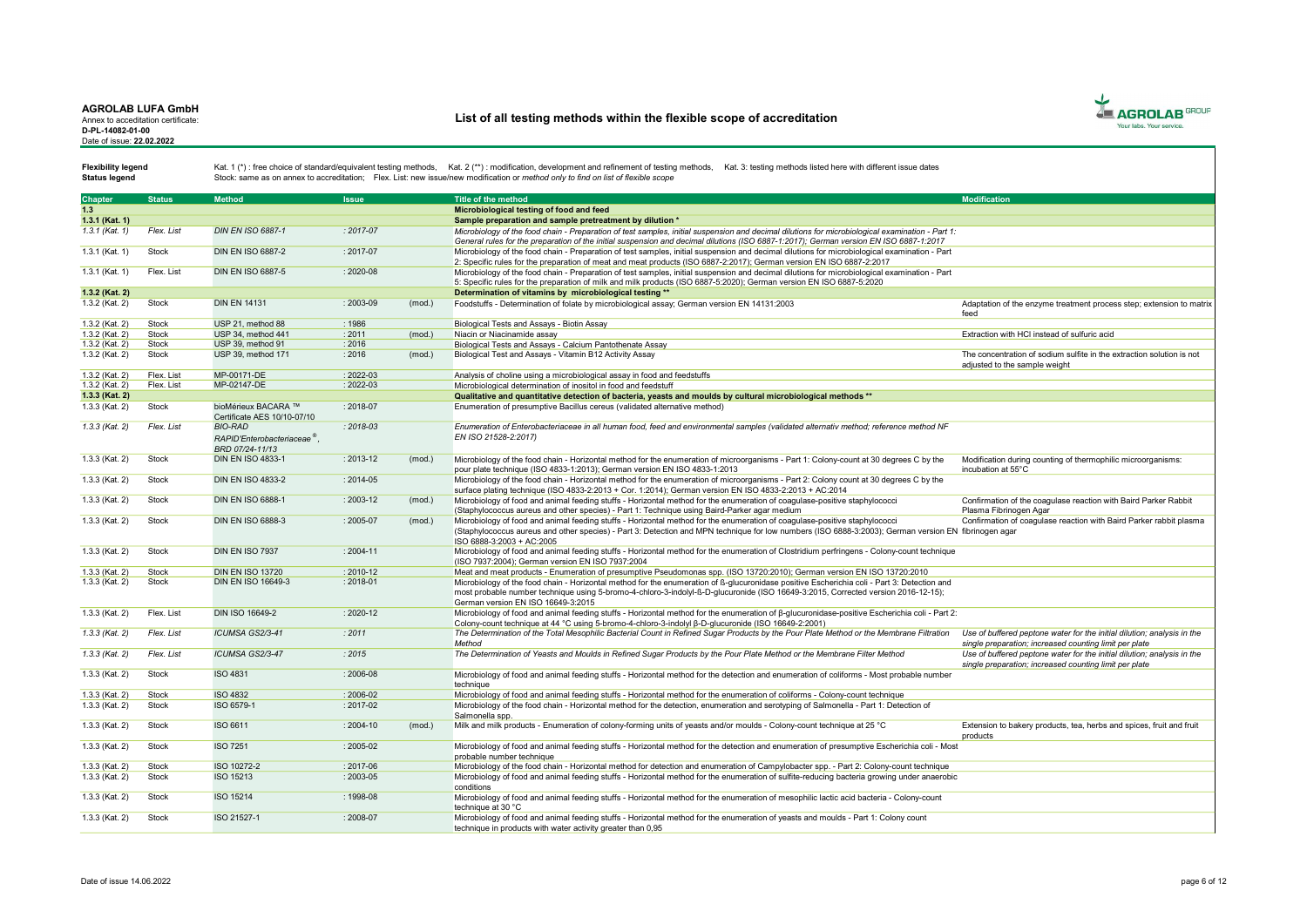Annex to acceditation certificate: D-PL-14082-01-00 Date of issue: 22.02.2022

# List of all testing methods within the flexible scope of accreditation



Status legend

| <b>Chapter</b>              | <b>Status</b>       | <b>Method</b>                                                | <b>Issue</b>  |        | Title of the method                                                                                                                        | <b>Modification</b>                                               |
|-----------------------------|---------------------|--------------------------------------------------------------|---------------|--------|--------------------------------------------------------------------------------------------------------------------------------------------|-------------------------------------------------------------------|
| 1.3.3 (Kat. 2)              | Stock               | ISO 21527-2                                                  | : 2008-07     |        | Microbiology of food and animal feeding stuffs - Horizontal method for the enumeration of veasts and moulds - Part 2: Colony count         |                                                                   |
|                             |                     |                                                              |               |        | technique in products with water activity less than or equal to 0,95                                                                       |                                                                   |
| 1.3.3 (Kat. 2)              | <b>Stock</b>        | ISO 21528-1                                                  | : 2017-06     |        | Microbiology of the food chain - Horizontal method for the detection and enumeration of Enterobacteriaceae - Part 1: Detection of          |                                                                   |
|                             |                     |                                                              |               |        | Enterobacteriaceae                                                                                                                         |                                                                   |
| 1.3.3 (Kat. 2)              | Flex. List          | <b>DIN EN ISO 21528-2</b>                                    | : 2019-05     | (mod.) | Microbiology of the food chain - Horizontal method for the detection and enumeration of Enterobacteriaceae - Part 2: Colony-count          | Confirmation of culture-typical colonies using MALDI-ToF          |
|                             |                     |                                                              |               |        | technique                                                                                                                                  |                                                                   |
| 1.3.3 (Kat. 2)              | Stock               | <b>ISO 21871</b>                                             | $: 2006 - 01$ | (mod.) | Microbiology of food and animal feeding stuffs - Horizontal method for the determination of low numbers of presumptive Bacillus cereus -   | Instead of MYP agar, BACARA agar is used for confirmation         |
|                             |                     |                                                              |               |        | Most probable number technique and detection method                                                                                        |                                                                   |
| $1.3.3$ (Kat. 2)            | Flex. List          | Nordisk Metodikkommitté för                                  | $: 2004 - 01$ |        | Coliform bacteria. Determination in foods and feeds                                                                                        |                                                                   |
|                             | Stock               | Livsmedel (NMKL) No. 44, 6.ed<br>Nordisk Metodikkommitté för | : 1999-01     |        | Salmonella, Detection in foods                                                                                                             |                                                                   |
| 1.3.3 (Kat. 2)              |                     |                                                              |               | (mod.) |                                                                                                                                            | Extension to matrix feed, confirmation using MALDI-TOF, extension |
| 1.3.3 (Kat. 2)              | <b>Stock</b>        | Livsmedel (NMKL) No. 71, 5.ed<br>Nordisk Metodikkommitté för | $: 2013 - 01$ | (mod.) | Aerobic microorganisms. Determination in foods at 37°C, 30°C, 25°C, 20°C, 17/7°C or 6.5°C by the colony count method                       | to environmental controls<br>Extension to matrix feed             |
|                             |                     | Livsmedel (NMKL) No. 86, 5. ed                               |               |        |                                                                                                                                            |                                                                   |
| $1.3.3$ (Kat. 2)            | Flex. List          | Nordisk Metodikkommitté för                                  | $: 2005 - 01$ |        | Mould and yeasts. Determination in foods and feed                                                                                          |                                                                   |
|                             |                     | Livsmedel (NMKL) No. 98, 4.ed                                |               |        |                                                                                                                                            |                                                                   |
| 1.3.3 (Kat. 2)              | Flex. List          | Nordisk Metodikkommitté för                                  | $: 2005 - 01$ |        | Enterobacteriaceae.Determination in foods and feeds.                                                                                       |                                                                   |
|                             |                     | Livsmedel (NMKL) No. 144, 3.ed                               |               |        |                                                                                                                                            |                                                                   |
| 1.3.3 (Kat. 2)              | <b>Stock</b>        | <b>VDLUFA III, 28.1.2</b>                                    | : 2012        |        | Process instruction for the identification of bacteria, yeasts, moulds and black fungus                                                    |                                                                   |
| 1.3.3 (Kat. 2)              | Stock               | <b>VDLUFA III. 28.1.3</b>                                    | : 2012        |        | Procedural instructions for the identification of bacteria, yeasts, moulds and black sooty mould as product-typical or spoilage-indicating |                                                                   |
|                             |                     |                                                              |               |        | inidicator germs                                                                                                                           |                                                                   |
| 1.3.3 (Kat. 2)              | Stock               | <b>VDLUFA VI, M 7.12.2</b>                                   | : 1993        |        | Determination of pseudomonads: Colony counting method with C-F-C selective agar                                                            |                                                                   |
| 1.3.3 (Kat. 2)              | Stock               | VDLUFA VI. M 7.13                                            | : 1996        |        | Determination of thermoduric (thermoresistant) microorganisms                                                                              |                                                                   |
| 1.3.3 (Kat. 2)              | Stock               | VDLUFA VI. M 7.17.2                                          | : 1993        | (mod.) | Determination of spores of aerobic spore formers (Bacillus)                                                                                | Extension to matrix food, using Plate Count Agar (PCA)            |
| 1.3.3 (Kat. 2)              | Stock               | <b>VDLUFA VI. M 7.18.2.1</b>                                 | : 1996        | (mod.) | Detection of anaerobic spore formers (Clostridium)                                                                                         | Extension to matrix food and feed additives                       |
| 1.3.3 (Kat. 2)              | Stock               | VDLUFA VI, M 7.8.2                                           | : 1993        |        | Determination of enterococci; colony counting method with kanamycin-esculin-acid agar                                                      |                                                                   |
| 1.3.3 (Kat. 2)              | Stock               | MP-01152-DE                                                  | $: 2021 - 07$ |        | Cultural detection method for Cronobacter spp. and in particular Cronobacter sakazakii using and in particular Cronobacter sakazakii by    |                                                                   |
|                             |                     |                                                              |               |        | means of RAPID'Sakazakii Agar® in food and environmental samples                                                                           |                                                                   |
|                             |                     | corresponds to:                                              |               |        |                                                                                                                                            |                                                                   |
|                             |                     | BIO-RAD RAPID`Sakazakii <sup>®</sup>                         | : 2020-04     |        | Cultural detection method of Cronobacter spp (validated alternativ method; reference method NF EN ISO 22964, 2017-06)                      |                                                                   |
|                             |                     | BRD 07/22-05/12                                              |               |        |                                                                                                                                            |                                                                   |
| 1.3.3 (Kat. 2)              | Stock               | MP-02380-DE                                                  | $: 2020 - 10$ |        | Detection of Listeria spp. and L. monocytogenes and quantification of L. monocytogenes using RAPID'L.mono-Agar® in food and                |                                                                   |
|                             |                     |                                                              |               |        | environmental samples                                                                                                                      |                                                                   |
|                             |                     | corresponds to:                                              |               |        |                                                                                                                                            |                                                                   |
|                             |                     | BIO-RAD RAPID'L.mono <sup>®</sup> .                          | $: 2020 - 05$ |        | Detection and enumeration of Listeria monocytogenes and the detection of Listeria spp. In foods and environmental samples (validated       |                                                                   |
|                             |                     | NordVal 022                                                  |               |        | alternativ method: reference method EN ISO 11290-2:2017)                                                                                   |                                                                   |
|                             |                     | BIO-RAD RAPID'L mono <sup>®</sup>                            | $: 2019 - 09$ |        | Detection of Listeria monocytogenes an other species of the genus Listeria in all human food products and industrial environmental samples |                                                                   |
|                             |                     | BRD 07/04-09/98                                              |               |        | (validated alternativ method; reference method NF EN ISO 11290-1:2017)                                                                     |                                                                   |
| 1.3.3 (Kat. 2)              | Flex. List          | MP-02642-DE                                                  | : 2022-03     |        | Counting of Pseudomonas spp. and Aeromonas spp. in ready to eat meals and fishery products                                                 |                                                                   |
| 1.3.4 (Kat. 2)              |                     |                                                              |               |        | Identification and typing of bacteria by MALDI-ToF **                                                                                      |                                                                   |
| 1.3.4 (Kat. 2)              | Stock<br>Flex. List | AOAC 2017.10<br>MP-01115-DE                                  | : 2017        |        | Confirmation and identification of Listeria monocytogenes, Listeria species and other gram-positive organisms                              |                                                                   |
| 1.3.4 (Kat. 2)              |                     |                                                              | 2022-03       |        | Identification of Gram-negative bacteria using MALDI-ToF                                                                                   |                                                                   |
| 1.4<br>1.4.1                |                     |                                                              |               |        | Molecular biological analysis of food and feed<br>Analysis of nucleic acids by real-time PCR                                               |                                                                   |
| 1.4.1.1 (Kat. 2)            |                     |                                                              |               |        | Detection of bacteria <sup>**</sup>                                                                                                        |                                                                   |
| 1.4.1.1 (Kat. 2)            | Stock               | ASU L 00.00-98                                               | $: 2007 - 04$ | (mod.) | Analysis of foodstuffs - Qualitative detection of Salmonella in food - Real-time PCR method                                                | Extension to matrix feed                                          |
| 1.4.1.1 (Kat. 2)            | Stock               | DIN CEN ISO/TS 13136                                         | : 2013-04     |        | Microbiology of food and animal feed - Real-time polymerase chain reaction (PCR)-based method for the detection of food-borne pathogens    |                                                                   |
|                             |                     |                                                              |               |        | - Horizontal method for the detection of Shiga toxin-producing Escherichia coli (STEC) and the determination of O157, O111, O26, O103      |                                                                   |
|                             |                     |                                                              |               |        | and O145 serogroups (ISO/TS 13136:2012); German version CEN ISO/TS 13136:2012                                                              |                                                                   |
| $1.4.1.1$ (Kat. 2)          | Flex. List          | MP-00158-DE                                                  | : 2021-08     |        | Detection of Clostridium estertheticum and Clostridium estertheticum-like bacteria in meat juice by real-time PCR                          |                                                                   |
| 1.4.1.1 (Kat. 2)            | Flex, List          | MP-01236-DE                                                  | 2022-03       |        | Analysis of food and feed for the presence of Listeria monocytogenes by real-time PCR                                                      |                                                                   |
| 1.4.1.1 (Kat. 2)            | Flex. List          | MP-01539-DE                                                  | 2022-03       |        | Analysis of the presence of the most important virulence genes of Shiga toxin-producing Escherichia coli (STEC, VTEC) by real-time PCR     |                                                                   |
| 1.4.1.1 (Kat. 2) Flex. List |                     | MP-01540-DE                                                  | $: 2021 - 07$ |        | Analysis of food and feed for the presence of various pathogenic bacteria by real-time PCR                                                 |                                                                   |
| 1.4.1.2 (Kat. 2)            |                     |                                                              |               |        | Detection of animal species **                                                                                                             |                                                                   |
| 1.4.1.2 (Kat. 2)            | Stock               | EURL-AP                                                      | $: 2013 - 02$ |        | Detection of horse DNA using real-time PCR                                                                                                 |                                                                   |
|                             |                     | recommended protocol                                         |               |        |                                                                                                                                            |                                                                   |
| 1.4.1.2 (Kat. 2)            | Flex, List          | EURL-AP SOP                                                  | $: 2021 - 05$ |        | Detection of ruminant DNA in feed using real-time PCR                                                                                      |                                                                   |
|                             |                     |                                                              |               |        |                                                                                                                                            |                                                                   |
| 1.4.1.2 (Kat. 2) Flex. List |                     | <b>EURL-AP SOP</b>                                           | $: 2021 - 09$ |        | Detection of pig DNA in feed using real-time PCR                                                                                           |                                                                   |
| 1.4.1.2 (Kat. 2) Flex. List |                     | MP-00160-DE                                                  | $: 2021 - 08$ |        | Analysis of animal material for the presence of specific DNA from cattle, pigs, sheep and goats by real-time PCR                           |                                                                   |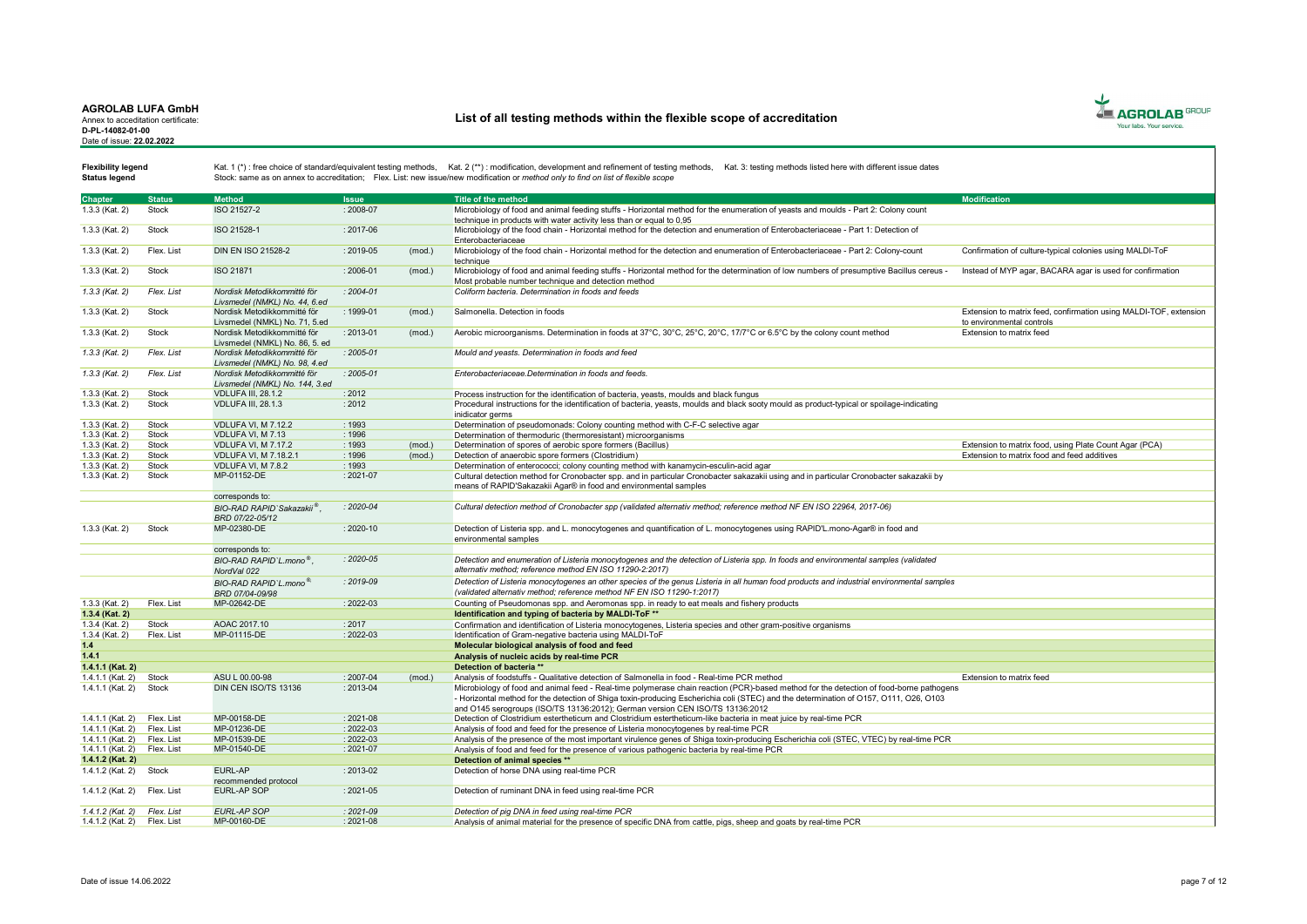Annex to acceditation certificate: D-PL-14082-01-00 Date of issue: 22.02.2022

# List of all testing methods within the flexible scope of accreditation



Status legend

| <b>Chapter</b>              | <b>Status</b> | <b>Method</b>         | <b>Issue</b>  |        | Title of the method                                                                                                                                                                                         | <b>Modification</b> |
|-----------------------------|---------------|-----------------------|---------------|--------|-------------------------------------------------------------------------------------------------------------------------------------------------------------------------------------------------------------|---------------------|
| 1.4.1.2 (Kat. 2)            | Flex, List    | MP-02523-DE           | $: 2021 - 08$ |        | Detection of ostrich DNA in food and feed by real-time PCR                                                                                                                                                  |                     |
| 1.4.1.2 (Kat. 2)            | Flex, List    | MP-02524-DE           | $: 2021 - 08$ |        | Detection of pheasant DNA in food and feed by real-time PCR                                                                                                                                                 |                     |
| 1.4.1.2 (Kat. 2)            | Flex, List    | MP-02594-DE           | $: 2021 - 08$ |        | Detection of kangaroo DNA in food and feed by real-time PCR                                                                                                                                                 |                     |
| 1.4.1.2 (Kat. 2)            | Flex. List    | MP-02679-DE           | : 2022-06     |        | Detection of DNA of different fish species in food and feed by real-time PCR                                                                                                                                |                     |
| 1.4.1.3 (Kat. 2)            |               |                       |               |        | Detection of allergens and plant species **                                                                                                                                                                 |                     |
|                             |               |                       |               |        |                                                                                                                                                                                                             |                     |
| 1.4.1.3 (Kat. 2)            | Stock         | <b>DIN EN 15634-2</b> | $: 2019 - 12$ | (mod.) | Foodstuffs - Detection of food allergens by molecular biological methods - Part 2: Celery (Apium graveolens) - Detection of a specific DNA DNA extraction is performed with the Maxwell RSC machine and the |                     |
|                             |               |                       |               |        | sequence in cooked sausages by real-time PCR; German version EN 15634-2:2019                                                                                                                                | AS1600 kit.         |
| 1.4.1.3 (Kat. 2)            | Flex. List    | MP-01541-DE           | : 2022-03     |        | Analysis of food and surface samples for the presence of a specific DNA sequence of celery by real-time PCR                                                                                                 |                     |
| 1.4.1.3 (Kat. 2)            | Flex, List    | MP-02378-DE           | $: 2022 - 03$ |        | Determination of the sov content in feed by real-time PCR                                                                                                                                                   |                     |
| $1.4.1.3$ (Kat. 2)          | Flex, List    | MP-03136-DE           | $: 2022 - 06$ |        | Detection of wasabi DNA in food by real-time PCR                                                                                                                                                            |                     |
| 1.4.1.4 (Kat. 2)            |               |                       |               |        | Detection of genetically modified plants **                                                                                                                                                                 |                     |
| $1.4.1.4$ (Kat. 2)          | Flex. List    | ASU G 30.40-17        | $: 2017 - 10$ |        | Detection of cauliflower mosaic virus DNA (ORF V) in plant material using real-time PCR - element-specific method                                                                                           |                     |
| $1.4.1.4$ (Kat. 2)          | Flex. List    | ASU L 15.06-3         | $: 2013 - 08$ | (mod.) | Analysis of foodstuffs - detection of genetically modified cry1Ab / Ac and P-ubi - cry-DNA sequences in rice products using real-time PCR - Matrix according to scope also other food, feed and seeds       |                     |
|                             |               |                       |               |        | element-specific and construct-specific method                                                                                                                                                              |                     |
| 1.4.1.4 (Kat. 2)            | Stock         | MP-00212-DE           | $: 2020 - 12$ |        | Quantification of Roundup Ready Sov (Event 40-3-2) in food and feed by quantitative real-time PCR                                                                                                           |                     |
| 1.4.1.4 (Kat. 2)            | Stock         | MP-00213-DE           | $: 2020 - 10$ |        | Quantification of the rapeseed GMO event GT73/RT73 in food and feed by quantitative real-time PCR                                                                                                           |                     |
| 1.4.1.4 (Kat. 2)            | Stock         | MP-00214-DE           | $: 2020 - 12$ |        | Quantification of A2704-12 soya in food and feed by quantitative real-time PCR                                                                                                                              |                     |
| 1.4.1.4 (Kat. 2)            | Stock         | MP-00215-DE           | $: 2020 - 12$ |        | Quantification of RR2Yield soy (Event MON89788) in food and feed by quantitative real-time PCR                                                                                                              |                     |
| 1.4.1.4 (Kat. 2)            | Stock         | MP-00216-DE           | $: 2020 - 11$ |        | Quantification of rapeseed GMO event T45 in food and feed by quantitative real-time PCR                                                                                                                     |                     |
| 1.4.1.4 (Kat. 2)            | Stock         | MP-00217-DE           | $: 2020 - 11$ |        | Quantification of rapeseed GMO event Ms8 in food and feed by quantitative real-time PCR                                                                                                                     |                     |
|                             |               |                       |               |        |                                                                                                                                                                                                             |                     |
| 1.4.1.4 (Kat. 2)            | Stock         | MP-00218-DE           | : 2020-11     |        | Quantification of the rapeseed GMO event Rf3 Food and Feed by quantitative real-time PCR                                                                                                                    |                     |
| 1.4.1.4 (Kat. 2)            | Stock         | MP-00219-DE           | $: 2020 - 11$ |        | Quantification of maize GMO event MON810 in food and feed by quantitative real-time PCR                                                                                                                     |                     |
| 1.4.1.4 (Kat. 2)            | Stock         | MP-00220-DE           | $: 2020 - 11$ |        | Quantification of the maize GMO event NK603 in livestock and animal feeds by quantitative real-time PCR                                                                                                     |                     |
| 1.4.1.4 (Kat. 2)            | Flex. List    | MP-00222-DE           | $: 2020 - 11$ |        | Quantification of maize GMO event MON89034 in food and feed by quantitative real-time PCR                                                                                                                   |                     |
| 1.4.1.4 (Kat. 2)            | Flex. List    | MP-00223-DE           | $: 2020 - 12$ |        | Quantification of A5547-127 soya in food and feed by quantitative real-time PCR                                                                                                                             |                     |
| 1.4.1.4 (Kat. 2)            | Stock         | MP-00250-DE           | $: 2021 - 01$ |        | Detection of a genetically modified DNA sequence Cry1a(c)-T-NOS in rice products by real-time PCR                                                                                                           |                     |
| 1.4.1.4 (Kat. 2)            | Stock         | MP-00251-DE           | $: 2021 - 01$ |        | Detection of a genetically modified linseed DNA sequence in food and feed using real-time PCR                                                                                                               |                     |
| $1.4.1.4$ (Kat. 2)          | Flex. List    | MP-00881-DE           | $: 2020 - 12$ |        | Quantification of MON87701 soy in food and feed by quantitative real-time PCR                                                                                                                               |                     |
| 1.4.1.4 (Kat. 2)            | Stock         | MP-00934-DE           | : 2020-11     |        | Quantification of maize GMO event TC1507 in food and feed by quantitative real-time PCR                                                                                                                     |                     |
| $1.4.1.4$ (Kat. 2)          | Flex. List    | MP-02418-DE           | $: 2022 - 05$ |        | Quantifizierung des Soja GVO Events DAS-44406-6 in Lebens- und Futtermitteln sowie Saatgut mittels real-time PCR                                                                                            |                     |
| 1.4.1.4 (Kat. 2) Flex. List |               | MP-02430-DE           | $: 2022 - 05$ |        | Quantification of the sovbean GMO event FG72 in food, feed and seed by real-time PCR                                                                                                                        |                     |
| $1.4.1.4$ (Kat. 2)          | Flex. List    | MP-02431-DE           | $: 2022 - 06$ |        | Quantification of the sovbean GMO event MON87708 in food and feed by real-time PCR                                                                                                                          |                     |
| $1.4.1.4$ (Kat. 2)          | Flex. List    | MP-02522-DE           | $: 2020 - 08$ |        | Quantification of the sovbean GMO event DAS-68416-4 in food, feed and seed by real-time PCR                                                                                                                 |                     |
| $1.4.1.4$ (Kat. 2)          | Flex, List    | MP-02527-DE           | $: 2020 - 10$ |        | Quantification of the sovbean GMO event MON87705 in food, feed and seed by real-time PCR                                                                                                                    |                     |
| 1.4.1.4 (Kat. 2) Flex. List |               | MP-02528-DE           | $: 2020 - 08$ |        | Quantification of the soybean GMO event DP-305423-1 in food, feed and seed by real-time PCR                                                                                                                 |                     |
| $1.4.1.4$ (Kat. 2)          | Flex, List    | MP-02529-DE           | $: 2020 - 10$ |        | Quantification of the sovbean GMO event DP-356043-5 in food, feed and seed by real-time PCR                                                                                                                 |                     |
| $1.4.1.4$ (Kat. 2)          | Flex, List    | MP-02590-DE           | $: 2021 - 01$ |        | Quantification of the sovbean GMO event CV127 in food, feed and seed by real-time PCR                                                                                                                       |                     |
| $1.4.1.4$ (Kat. 2)          | Flex. List    | MP-02591-DE           | $: 2021 - 01$ |        | Quantification of the sovbean GMO event MON87769 in food, feed and seed by real-time PCR                                                                                                                    |                     |
|                             |               | MP-02592-DE           | $: 2021 - 01$ |        |                                                                                                                                                                                                             |                     |
| 1.4.1.4 (Kat. 2)            | Flex. List    |                       |               |        | Quantification of the soybean GMO event MON87751 in food, feed and seed by real-time PCR                                                                                                                    |                     |
| $1.4.1.4$ (Kat. 2)          | Flex, List    | MP-02666-DE           | $: 2021 - 11$ |        | Quantification of maize GMO event Bt11 in food, feed and seed by real-time PCR                                                                                                                              |                     |
| $1.4.1.4$ (Kat. 2)          | Flex. List    | MP-02667-DE           | $: 2021 - 05$ |        | Quantification of the maize GMO event Mir162 in food, feed and seed by real-time PCR                                                                                                                        |                     |
| $1.4.1.4$ (Kat. 2)          | Flex. List    | MP-02668-DE           | $: 2021 - 05$ |        | Quantification of maize GMO event MON88017 in food, feed and seed by real-time PCR                                                                                                                          |                     |
| 1.4.1.4 (Kat. 2)            | Flex, List    | MP-02669-DE           | $: 2021 - 05$ |        | Quantification of the maize GMO event DAS-40278 in food, feed and seed by real-time PCR                                                                                                                     |                     |
| $1.4.1.4$ (Kat. 2)          | Flex. List    | MP-02757-DE           | $: 2021 - 05$ |        | Quantification of maize GMO event 59122 in food, feed and seed by real-time PCR                                                                                                                             |                     |
| $1.4.1.4$ (Kat. 2)          | Flex. List    | MP-02758-DE           | $: 2021 - 07$ |        | Quantification of maize GMO event GA21 in food, feed and seed by real-time PCR                                                                                                                              |                     |
| $1.4.1.4$ (Kat. 2)          | Flex. List    | MP-02759-DE           | $: 2021 - 07$ |        | Quantification of the maize GMO event MIR604 in food, feed and seed by real-time PCR                                                                                                                        |                     |
| $1.4.1.4$ (Kat. 2)          | Flex, List    | MP-02760-DE           | $: 2021 - 07$ |        | Quantification of maize GMO event MON87427 in food, feed and seed by real-time PCR                                                                                                                          |                     |
| 1.4.1.4 (Kat. 2)            | Flex, List    | MP-02794-DE           | $: 2021 - 09$ |        | Quantification of the sugar beet GMO event H7-1 in food, feed and seed by real-time PCR                                                                                                                     |                     |
| $1.4.1.4$ (Kat. 2)          | Flex. List    | MP-02795-DE           | $: 2021 - 10$ |        | Quantification of the sovbean GMO event SYHT0H2 in food, feed and seed by real-time PCR                                                                                                                     |                     |
| $1.4.1.4$ (Kat. 2)          | Flex. List    | MP-02811-DE           | $: 2022 - 03$ |        | Quantification of maize GMO event T25 in food, feed and seed by real-time PCR                                                                                                                               |                     |
| $1.4.1.4$ (Kat. 2)          | Flex. List    | MP-02861-DE           | $: 2021 - 10$ |        | Screening of food and feed for Arabidopsis thaliana SSU promotor (pSSuAra) DNA sequences by real-time PCR                                                                                                   |                     |
| $1.4.1.4$ (Kat. 2)          | Flex. List    | MP-02862-DE           | $: 2021 - 11$ |        | Screening of food and feed for pea E9 terminator (tE9) and pea DNA sequences by real-time PCR                                                                                                               |                     |
| $1.4.1.4$ (Kat. 2)          | Flex. List    | MP-02874-DE           | $: 2021 - 11$ |        | Quantification of maize GMO event MON87460 in food, feed and seed by real-time PCR                                                                                                                          |                     |
| $1.4.1.4$ (Kat. 2)          | Flex. List    | MP-02875-DE           | $: 2021 - 11$ |        | Quantification of maize GMO event 4114 in food, feed and seed by real-time PCR                                                                                                                              |                     |
| $1.4.1.4$ (Kat. 2)          | Flex, List    | MP-02876-DE           | $: 2021 - 11$ |        | Quantification of maize GMO event MON87411 in food, feed and seed by real-time PCR                                                                                                                          |                     |
|                             |               |                       | $: 2022 - 03$ |        |                                                                                                                                                                                                             |                     |
| $1.4.1.4$ (Kat. 2)          | Flex. List    | MP-03008-DE           |               |        | Quantification of maize GMO event 5307 in food and feed as well as seed by real-time PCR                                                                                                                    |                     |
| $1.4.1.4$ (Kat. 2)          | Flex. List    | MP-03009-DE           | $: 2022 - 04$ |        | Quantification of the maize GMO event MON87403 in food and feed by real-time PCR                                                                                                                            |                     |
| $1.4.1.4$ (Kat. 2)          | Flex, List    | MP-03010-DE           | $: 2022 - 03$ |        | Quantification of the maize GMO event MZHG0JG in food and feed as well as seed by real-time PCR                                                                                                             |                     |
| 1.4.1.4 (Kat. 2) Flex. List |               | MP-03011-DE           | 2022-03       |        | Quantification of the oilseed rape GMO event MON88302 in food, feed and seed by real-time PCR                                                                                                               |                     |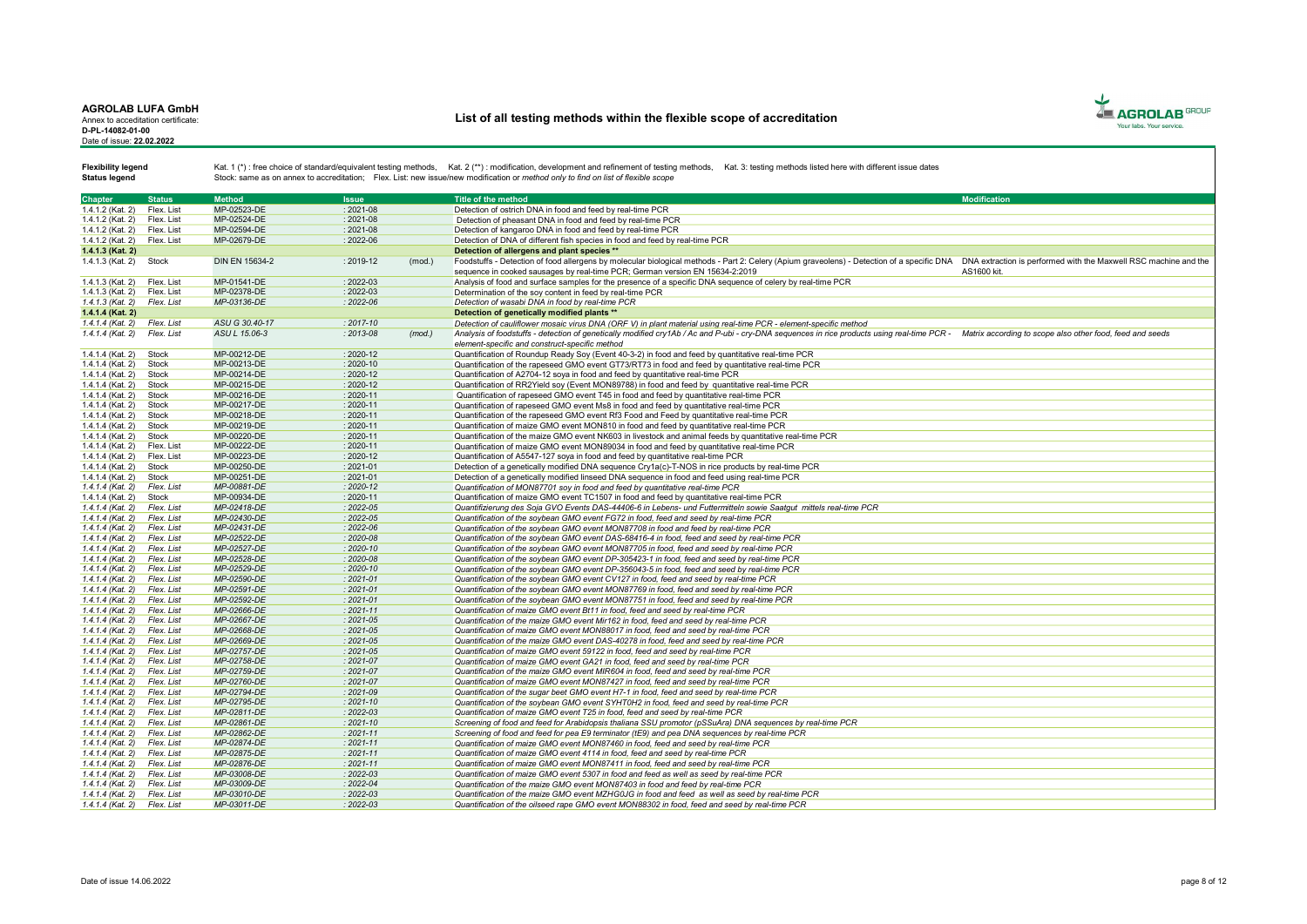Annex to acceditation certificate: D-PL-14082-01-00 Date of issue: 22.02.2022

# List of all testing methods within the flexible scope of accreditation



Status legend

| <b>Chapter</b>              | <b>Status</b> | <b>Method</b>                                                                                                   | <b>Issue</b>  |        | Title of the method                                                                                                                                                                                 | <b>Modification</b>                                                                |
|-----------------------------|---------------|-----------------------------------------------------------------------------------------------------------------|---------------|--------|-----------------------------------------------------------------------------------------------------------------------------------------------------------------------------------------------------|------------------------------------------------------------------------------------|
| 1.4.2                       |               |                                                                                                                 |               |        | Analysis of nucleic acids by multiplex real-time PCR                                                                                                                                                |                                                                                    |
| 1.4.2.1 (Kat. 2)            |               |                                                                                                                 |               |        | Detection of animal species **                                                                                                                                                                      |                                                                                    |
| 1.4.2.1 (Kat. 2)            | Flex, List    | MP-02432-DE                                                                                                     | $: 2021 - 08$ |        | Detection of hare and rabbit DNA in food and feed by duplex real-time PCR                                                                                                                           |                                                                                    |
| 1.4.2.1 (Kat. 2)            | Flex. List    | MP-02619-DE                                                                                                     | $: 2021 - 08$ |        | Detection of red deer, roe deer and fallow deer DNA in food and feed using triplex real-time PCR                                                                                                    |                                                                                    |
| 1.4.2.1 (Kat. 2)            | Flex. List    | MP-02767-DE                                                                                                     | $: 2021 - 08$ |        | Detection of DNA from chicken, turkey, duck and goose in food and feed by multiplex real-time PCR                                                                                                   |                                                                                    |
| 1.4.2.2 (Kat. 2)            |               |                                                                                                                 |               |        | Detection of genetically modified plants **                                                                                                                                                         |                                                                                    |
| 1.4.2.2 (Kat. 2)            | Stock         | ASU L 00.00-122                                                                                                 | $: 2008 - 06$ | (mod.) | Analysis of foodstuffs - Detection of a specific DNA sequence from the cauliflower mosaic virus (CaMV 35S promoter, P35S) and from<br>Agrobacterium tumefaciens (T-nos) in food - screening process | here also feed: qualitative detection, triplex real-time PCR with a<br>PFMV system |
| 1.4.2.2 (Kat. 2)            | Stock         | ASU L 00.00-148                                                                                                 | $: 2014 - 02$ | (mod.] | Analysis of foodstuffs - Detection of a DNA sequence of the FMV promoter (pFMV) in food using real-time PCR - element-specific method                                                               | here also feed: triplex real-time PCR with a P35S and T-nos system                 |
| 1.4.2.2 (Kat. 2)            | Stock         | ASU L 00.00-154:2014-08.<br>correction                                                                          | $: 2015 - 06$ | (mod.) | Analysis of foodstuffs - Detection of CTP2-CP4-EPSPS, pat and bar sequences in food using triplex real-time PCR - construct-specific and also matrix feed<br>element-specific method                |                                                                                    |
| 1.4.2.2 (Kat. 2) Flex. List |               | MP-02665-DE                                                                                                     | $: 2021 - 02$ |        | Screening for genetically modified soy lines without markers (MON87708, MON87769, DP-305423, CV127) in food and feed by multiplex                                                                   |                                                                                    |
|                             |               |                                                                                                                 |               |        | real-time PCR                                                                                                                                                                                       |                                                                                    |
| 1.4.3                       |               |                                                                                                                 |               |        | Determination of mycotoxins, allergens veterinary drugs and hormones by ELISA                                                                                                                       |                                                                                    |
| 1.4.3.1 (Kat. 1)            |               |                                                                                                                 |               |        | Determination of mycotoxins by ELISA *                                                                                                                                                              |                                                                                    |
| 1.4.3.1 (Kat. 1)            | Flex. List    | NEOGEN Veratox <sup>®</sup> for<br>Aflatoxin M1                                                                 | $: 2016 - 03$ |        | Quantitative Determination of Aflatoxin M1 in milk and diary products                                                                                                                               |                                                                                    |
| 1.4.3.1 (Kat. 1)            | Stock         | NEOGEN Veratox® for<br><b>DON 5/5</b>                                                                           | $: 2019 - 07$ |        | Quantitative Determination of Deoxynivalenol                                                                                                                                                        |                                                                                    |
| 1.4.3.1 (Kat. 1)            | Stock         | NEOGEN Veratox® for<br>Ochratoxin V-Ochra-ES 1214                                                               | $: 2017 - 11$ |        | Quantitative Determination of Ochratoxine                                                                                                                                                           |                                                                                    |
| 1.4.3.1 (Kat. 1)            | Stock         | NEOGEN Veratox® for<br>Zearalenone V-Zear ES 0115                                                               | $: 2017 - 11$ |        | Quantitative Determination of Zearalenone                                                                                                                                                           |                                                                                    |
| 1.4.3.1 (Kat. 1)            | Stock         | NEOGEN Veratox <sup>®</sup> HS<br>Quantitative Aflatoxin High<br>Sensitivity Test V-AflaHS-<br><b>ENSP 1208</b> | $: 2017 - 11$ |        | Quantitative Aflatoxin high sensitivity test                                                                                                                                                        |                                                                                    |
| 1.4.3.2 (Kat. 1)            |               |                                                                                                                 |               |        | Determination of allergens by ELISA *                                                                                                                                                               |                                                                                    |
| 1.4.3.2 (Kat. 1) Stock      |               | AgraQuant <sup>®</sup> Plus<br>Macadamia nut                                                                    | $: 2019 - 08$ |        | Enzyme immunoassay for quantitative determination of Macadamia nut                                                                                                                                  |                                                                                    |
| 1.4.3.2 (Kat. 1)            | Stock         | AgraQuant <sup>®</sup> Plus Pistachio                                                                           | $: 2019 - 08$ |        | Enzyme immunoassay for quantitative determination of Pistachio                                                                                                                                      |                                                                                    |
| 1.4.3.2 (Kat. 1)            | Flex. List    | AgraQuant <sup>®</sup> Walnut                                                                                   | $: 2019 - 06$ |        | Enzyme immunoassay for quantitative determination of Walnut                                                                                                                                         |                                                                                    |
| 1.4.3.2 (Kat. 1)            | Stock         |                                                                                                                 | $: 2018 - 11$ |        | Quantitative Determination of Gliadin /Gluten                                                                                                                                                       |                                                                                    |
|                             |               | NEOGEN Veratox® for<br>Gliadin R5 V-<br>Gliadin R5 0114 ENSP                                                    |               |        |                                                                                                                                                                                                     |                                                                                    |
| 1.4.3.2 (Kat. 1)            | Stock         | r-biopharm RIDASCREEN®<br><b>FAST Casein</b>                                                                    | $: 2019 - 05$ |        | Enzyme immunoassay for the quantitative determination of casein                                                                                                                                     |                                                                                    |
| 1.4.3.2 (Kat. 1)            | Stock         | r-biopharm RIDASCREEN®<br><b>FAST Crustacean</b>                                                                | $: 2018 - 04$ |        | Enzyme immunoassay for the quantitative determination of crustacean                                                                                                                                 |                                                                                    |
| 1.4.3.2 (Kat. 1)            | Flex. List    | r-biopharm RIDASCREEN®<br>FAST Ei/Egg Protein                                                                   | $: 2021 - 06$ |        | Enzyme immunoassay for the quantitative determination of whole egg (-powder)                                                                                                                        |                                                                                    |
| 1.4.3.2 (Kat. 1) Flex. List |               | r-biopharm RIDASCREEN®<br><b>FAST Hazelnut</b>                                                                  | $: 2021 - 03$ |        | Enzyme immunoassay for the quantitative determination of Hazelnut                                                                                                                                   |                                                                                    |
| 1.4.3.2 (Kat. 1)            | Stock         | r-biopharm RIDASCREEN®<br><b>FAST Lupine</b>                                                                    | $: 2018 - 04$ |        | Enzyme immunoassay for the quantitative determination of lupine proteins                                                                                                                            |                                                                                    |
| 1.4.3.2 (Kat. 1)            | Stock         | r-biopharm RIDASCREEN®<br>FAST Mandel/Almond                                                                    | $: 2019 - 04$ |        | Enzyme immunoassay for the quantitative determination of almond                                                                                                                                     |                                                                                    |
| 1.4.3.2 (Kat. 1)            | Stock         | r-biopharm RIDASCREEN®<br><b>FAST Senf/Mustard</b>                                                              | $: 2018 - 04$ |        | Enzyme immunoassay for the quantitative determination of mustard                                                                                                                                    |                                                                                    |
| 1.4.3.2 (Kat. 1)            | Stock         | r-biopharm RIDASCREEN®<br><b>FAST Sesame</b>                                                                    | $: 2018 - 04$ |        | Enzyme immunoassay for the quantitative determination of sesame                                                                                                                                     |                                                                                    |
| 1.4.3.2 (Kat. 1)            | Stock         | r-biopharm RIDASCREEN®<br><b>FAST Soya</b>                                                                      | $: 2018 - 04$ |        | Enzyme immunoassay for the quantitative determination of soya proteins                                                                                                                              |                                                                                    |
| 1.4.3.2 (Kat. 1)            | Stock         | r-biopharm RIDASCREEN®<br>FAST ß-Lactoglobulin                                                                  | $: 2018 - 04$ |        | Enzyme immunoassay for the quantitative determination of ß-Lactoglobulin                                                                                                                            |                                                                                    |
| 1.4.3.2 (Kat. 1) Flex. List |               | r-biopharm RIDASCREEN®<br>Peanut                                                                                | $: 2021 - 12$ |        | Enzyme immunoassay for the quantitative determination of peanut or peanut proteins                                                                                                                  |                                                                                    |
|                             |               |                                                                                                                 |               |        |                                                                                                                                                                                                     |                                                                                    |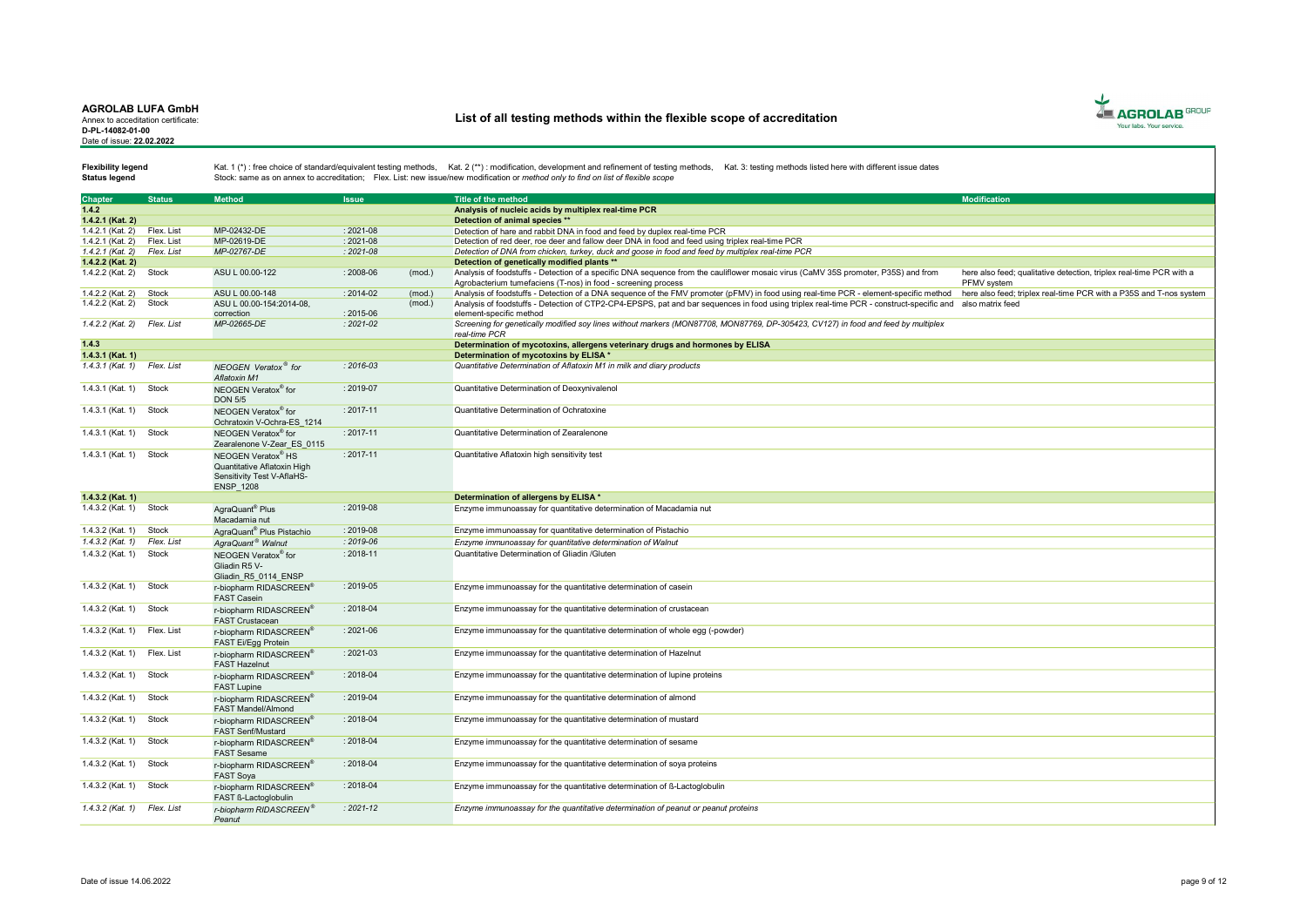Annex to acceditation certificate: D-PL-14082-01-00 Date of issue: 22.02.2022

# List of all testing methods within the flexible scope of accreditation



Status legend

| <b>Chapter</b>     | <b>Status</b> | <b>Method</b>                           | <b>Issue</b>  |        | <b>Title of the method</b>                                                                                                                           | <b>Modification</b>                                                   |
|--------------------|---------------|-----------------------------------------|---------------|--------|------------------------------------------------------------------------------------------------------------------------------------------------------|-----------------------------------------------------------------------|
| 1.4.3.3 (Kat. 1)   |               |                                         |               |        | Determination of veterinary drugs and hormones in milk or milk powder by ELISA *                                                                     |                                                                       |
| $1.4.3.3$ (Kat. 1) | Flex, List    | <b>RANDOX Quinolones ELISA</b>          | $: 2020 - 10$ |        | Qulinolones ELISA, quantitative in vitro determination                                                                                               |                                                                       |
| 1.4.3.3 (Kat. 1)   | Stock         | RANDOX ß-Agonist ELISA                  | $: 2016 - 05$ |        | Quantitative Determination of ß-Agonists                                                                                                             |                                                                       |
| 1.4.3.3 (Kat. 1)   | Flex. List    | r-biopharm RIDASCREEN®                  | $: 2021 - 02$ |        | Enzyme immunoassay for the quantitative determination of chloramphenicol                                                                             |                                                                       |
|                    |               | Chloramphenicol                         |               |        |                                                                                                                                                      |                                                                       |
| 1.4.3.3 (Kat. 1)   | Stock         | r-biopharm RIDASCREEN®                  | : 2018-04     |        | Enzyme immunoassay for the quantitative determination of streptomycin                                                                                |                                                                       |
|                    |               | Streptomycin                            |               |        |                                                                                                                                                      |                                                                       |
| 1.4.3.3 (Kat. 1)   | Flex. List    | r-biopharm RIDASCREEN®                  | $: 2021 - 01$ |        | Enzyme immunoassay for the quantitative determination of sulfamethazine                                                                              |                                                                       |
|                    |               | Sulfamethazin                           |               |        |                                                                                                                                                      |                                                                       |
| 1.4.3.3 (Kat. 1)   | Stock         | r-biopharm RIDASCREEN®                  | $: 2018 - 04$ |        | Enzyme immunoassay for the quantitative determination of tetracycline                                                                                |                                                                       |
|                    |               | Tetracyclin                             |               |        |                                                                                                                                                      |                                                                       |
| $1.4.4$ (Kat. 3)   |               |                                         |               |        | Determination of the variety of plants by gel electrophoresis                                                                                        |                                                                       |
| 1.4.4 (Kat. 3)     | Flex. List    | MP-01207-DE                             | $: 2022 - 03$ |        | Varietal identity of potatoes                                                                                                                        |                                                                       |
| 1.4.5 (Kat. 2)     |               |                                         |               |        | Determination of the species of organisms by DNA sequencing **                                                                                       |                                                                       |
| 1.4.5 (Kat. 2)     | Stock         | ASU L 10.00-12                          | $: 2012 - 07$ |        | Analysis of foodstuffs - determination of fish species in raw fish and fish products by sequence analysis of cytochrome b sequences                  |                                                                       |
| 1.4.5 (Kat. 2)     | Flex. List    | MP-01617-DE                             | $: 2022 - 03$ |        | Determination of fish and tuna species by DNA sequence determination                                                                                 |                                                                       |
|                    |               |                                         |               |        | Investigations of environmental samples, equipment and commodities from the food and feed sector                                                     |                                                                       |
| 2.1 (Kat. 2)       |               |                                         |               |        | Qualitative and quantitative detection of bacteria, yeasts and moulds by cultural microbiological methods **                                         |                                                                       |
| 2.1 (Kat. 2)       | Flex. List    | <b>BIO-RAD</b>                          | $: 2018 - 03$ |        | Enumeration of Enterobacteriaceae in all human food, feed and environmental samples (validated alternativ method; reference method NF                |                                                                       |
|                    |               | RAPID'Enterobacteriaceae <sup>®</sup> . |               |        | EN ISO 21528-2:2017)                                                                                                                                 |                                                                       |
|                    |               | BRD 07/24-11/13                         |               |        |                                                                                                                                                      |                                                                       |
| 2.1 (Kat. 2)       | Stock         | <b>DIN EN ISO 4833-1</b>                | $: 2013 - 12$ | (mod.) | Microbiology of the food chain - Horizontal method for the enumeration of microorganisms - Part 1: Colony-count at 30 degrees C by the               | Modification during counting of thermophilic microorganisms:          |
|                    |               |                                         |               |        | pour plate technique (ISO 4833-1:2013); German version EN ISO 4833-1:2013                                                                            | incubation at 55°C                                                    |
| $2.1$ (Kat. 2)     | Flex. List    | <b>DIN EN ISO 6888-1</b>                | $: 2003 - 12$ | (mod.) | Microbiology of food and animal feeding stuffs - Horizontal method for the enumeration of coagulase-positive staphylococci (Staphylococcus           | Confirmation of the coagulase reaction with Baird Parker Rabbit       |
|                    |               |                                         |               |        | aureus and other species) - Part 1: Technique using Baird-Parker agar medium                                                                         | Plasma Fibrinogen Agar                                                |
| $2.1$ (Kat. 2)     | Flex. List    | <b>DIN EN ISO 6888-3</b>                | : 2005-07     | (mod.) | Microbiology of food and animal feeding stuffs - Horizontal method for the enumeration of coagulase-positive staphylococci (Staphylococcus           | Confirmation of coagulase reaction with Baird Parker rabbit plasma    |
|                    |               |                                         |               |        | aureus and other species) - Part 3: Detection and MPN technique for low numbers (ISO 6888-3:2003); German version EN ISO 6888-<br>$3:2003 + AC:2005$ | fibrinogen agar                                                       |
| 2.1 (Kat. 2)       | Flex. List    | <b>DIN ISO 16649-2</b>                  | $: 2020 - 12$ | (mod.) | Microbiology of food and animal feeding stuffs - Horizontal method for the enumeration of B-glucuronidase-positive Escherichia coli - Part 2:        | Matrix extension to environmental controls: enumeration of B-         |
|                    |               |                                         |               |        | Colony-count technique at 44 °C using 5-bromo-4-chloro-3-indolyl B-D-glucuronide (ISO 16649-2:2001)                                                  | glucoronidase-positive Escherichia coli from paddles by Hygicult E/ß- |
|                    |               |                                         |               |        |                                                                                                                                                      | Gur                                                                   |
| 2.1 (Kat. 2)       | Stock         | ISO 6579-1                              | $: 2017 - 02$ |        | Microbiology of the food chain - Horizontal method for the detection, enumeration and serotyping of Salmonella - Part 1: Detection of                |                                                                       |
|                    |               |                                         |               |        | Salmonella spp.                                                                                                                                      |                                                                       |
| 2.1 (Kat. 2)       | Stock         | ISO 10272-2                             | $: 2017 - 06$ |        | Microbiology of the food chain - Horizontal method for detection and enumeration of Campylobacter spp. - Part 2: Colony-count technique              |                                                                       |
| 2.1 (Kat. 2)       | Stock         | ISO 21527-1                             | : 2008-07     |        | Microbiology of food and animal feeding stuffs - Horizontal method for the enumeration of yeasts and moulds - Part 1: Colony count                   |                                                                       |
|                    |               |                                         |               |        | technique in products with water activity greater than 0,95                                                                                          |                                                                       |
| 2.1 (Kat. 2)       | Stock         | ISO 21527-2                             | $: 2008 - 07$ |        | Microbiology of food and animal feeding stuffs - Horizontal method for the enumeration of yeasts and moulds - Part 2: Colony count                   |                                                                       |
|                    |               |                                         |               |        | technique in products with water activity less than or equal to 0,95                                                                                 |                                                                       |
| 2.1 (Kat. 2)       | Stock         | ISO 21528-1                             | $: 2017 - 06$ | (mod.) | Microbiology of the food chain - Horizontal method for the detection and enumeration of Enterobacteriaceae - Part 1: Detection of                    | Extension to surfaces by swabbing                                     |
| 2.1 (Kat. 2)       | Flex. List    | <b>DIN EN ISO 21528-2</b>               | $: 2019 - 05$ |        | Enterobacteriaceae                                                                                                                                   |                                                                       |
|                    |               |                                         |               | (mod.) | Microbiology of the food chain - Horizontal method for the detection and enumeration of Enterobacteriaceae - Part 2: Colony-count<br>technique       | Confirmation of culture-typical colonies using MALDI-ToF              |
| 2.1 (Kat. 2)       | Stock         | Nordisk Metodikkommitté för             | :1999         | (mod.) | Salmonella, Detection in foods                                                                                                                       | Extension to matrix feed, confirmation using MALDI-TOF, extension     |
|                    |               | Livsmedel (NMKL) No. 71, 5.ed           |               |        |                                                                                                                                                      | to environmental controls                                             |
| 2.1 (Kat. 2)       | Stock         | MP-00087-DE                             | $: 2021 - 01$ |        | Determination of the surface microbial content with the provided swab systems (Paddle and Rodac)                                                     |                                                                       |
| 2.1 (Kat. 2)       | Stock         | MP-00098-DE                             | $: 2021 - 02$ |        | Microbiological examination of surfaces with gel swabs (direct smear) for total bacterial count and Enterobacteriaceae                               |                                                                       |
| 2.1 (Kat. 2)       | Stock         | MP-02380-DE                             | $: 2020 - 10$ |        | Detection of Listeria spp. and L. monocytogenes and quantification of L. monocytogenes using RAPID'L.mono-Agar® in food and                          |                                                                       |
|                    |               |                                         |               |        | environmental samples                                                                                                                                |                                                                       |
|                    |               | corresponds to:                         |               |        |                                                                                                                                                      |                                                                       |
|                    |               | BIO-RAD RAPID'L mono <sup>®</sup> .     | $: 2020 - 05$ |        | Detection and enumeration of Listeria monocytogenes and the detection of Listeria spp. In foods and environmental samples (validated                 |                                                                       |
|                    |               | NordVal 022                             |               |        | alternativ method; reference method EN ISO 11290-2:2017)                                                                                             |                                                                       |
|                    |               | BIO-RAD RAPID'L.mono <sup>®</sup>       | $: 2019 - 09$ |        | Detection of Listeria monocytogenes an other species of the genus Listeria in all human food products and industrial environmental samples           |                                                                       |
|                    |               | BRD 07/04-09/98                         |               |        | (validated alternativ method; reference method NF EN ISO 11290-1:2017)                                                                               |                                                                       |
| 2.2 (Kat. 3)       |               |                                         |               |        | Detection of salmonellae by real-time PCR                                                                                                            |                                                                       |
| $2.2$ (Kat. 3)     | Stock         | ASU L 00.00-98                          | $: 2007 - 04$ | (mod.) | Analysis of foodstuffs - Qualitative detection of Salmonella in food - Real-time PCR method                                                          | Extension to matrix surface                                           |
| 2.3 (Kat. 2)       |               |                                         |               |        | Identification and typing of bacteria by MALDI-ToF **                                                                                                |                                                                       |
| 2.3 (Kat. 2)       | Stock         | AOAC 2017.10                            | : 2017        |        | Confirmation and identification of Listeria monocytogenes, Listeria species and other gram-positive organisms                                        |                                                                       |
| 2.3 (Kat. 2)       | Flex. List    | MP-01115-DE                             | 2022-03       |        | Identification of Gram-negative bacteria by MALDI-ToF                                                                                                |                                                                       |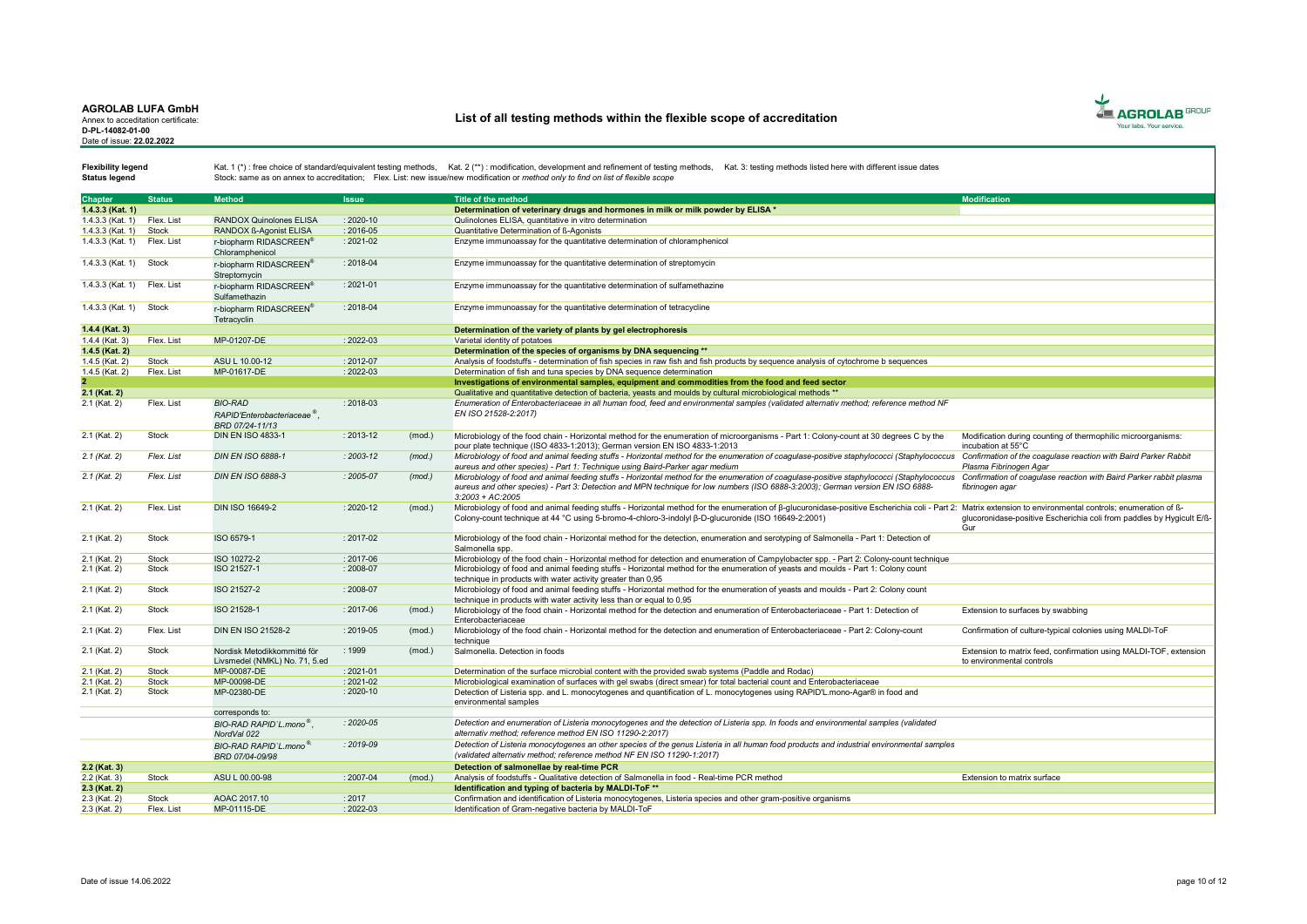Annex to acceditation certificate: D-PL-14082-01-00 Date of issue: 22.02.2022

# List of all testing methods within the flexible scope of accreditation



Status legend

| <b>Chapter</b>    | <b>Status</b> | <b>Method</b>                         | <b>Issue</b>  | <b>Title of the method</b>                                                                                  | <b>Modification</b> |
|-------------------|---------------|---------------------------------------|---------------|-------------------------------------------------------------------------------------------------------------|---------------------|
| 2.4 (Kat. 1)      |               |                                       |               | Determination of allergens by ELISA **                                                                      |                     |
| 2.4 (Kat. 1)      | Stock         | AgraQuant <sup>®</sup> Plus           | : 2019-08     | Enzyme immunoassay for quantitative determination of Macadamia nut                                          |                     |
|                   |               |                                       |               |                                                                                                             |                     |
|                   |               | Macadamia nut                         |               |                                                                                                             |                     |
| 2.4 (Kat. 1)      | Stock         | AgraQuant <sup>®</sup> Plus Pistachio | $: 2019 - 08$ | Enzyme immunoassay for quantitative determination of Pistachio                                              |                     |
| $2.4$ (Kat. 1)    | Flex. List    | AgraQuant® Walnut                     | $: 2019 - 06$ | Enzyme immunoassay for quantitative determination of Walnut                                                 |                     |
| 2.4 (Kat. 1)      | Stock         | NEOGEN Veratox® for                   | $: 2018 - 11$ | Quantitative Determination of Gliadin /Gluten                                                               |                     |
|                   |               | Gliadin R5 V-                         |               |                                                                                                             |                     |
|                   |               | Gliadin R5 0114 ENSP                  |               |                                                                                                             |                     |
| 2.4 (Kat. 1)      | Stock         | r-biopharm RIDASCREEN®                | $: 2019 - 05$ | Enzyme immunoassay for the quantitative determination of casein                                             |                     |
|                   |               | <b>FAST Casein</b>                    |               |                                                                                                             |                     |
| 2.4 (Kat. 1)      | <b>Stock</b>  | r-biopharm RIDASCREEN®                | : 2018-04     | Enzyme immunoassay for the quantitative determination of crustacean                                         |                     |
|                   |               | <b>FAST Crustacean</b>                |               |                                                                                                             |                     |
|                   | Flex. List    |                                       | $: 2021 - 06$ |                                                                                                             |                     |
| 2.4 (Kat. 1)      |               | r-biopharm RIDASCREEN®                |               | Enzyme immunoassay for the quantitative determination of whole egg (-powder)                                |                     |
|                   |               | FAST Ei/Egg Protein                   |               |                                                                                                             |                     |
| 2.4 (Kat. 1)      | Flex. List    | r-biopharm RIDASCREEN®                | $: 2021 - 03$ | Enzyme immunoassay for the quantitative determination of Hazelnut                                           |                     |
|                   |               | <b>FAST Hazelnut</b>                  |               |                                                                                                             |                     |
| 2.4 (Kat. 1)      | Stock         | r-biopharm RIDASCREEN®                | : 2018-04     | Enzyme immunoassay for the quantitative determination of lupine proteins                                    |                     |
|                   |               | <b>FAST Lupine</b>                    |               |                                                                                                             |                     |
| 2.4 (Kat. 1)      | <b>Stock</b>  | r-biopharm RIDASCREEN®                | $: 2019 - 04$ | Enzyme immunoassay for the quantitative determination of almond                                             |                     |
|                   |               | <b>FAST Mandel/Almond</b>             |               |                                                                                                             |                     |
| 2.4 (Kat. 1)      | Stock         |                                       | : 2018-04     |                                                                                                             |                     |
|                   |               | r-biopharm RIDASCREEN®                |               | Enzyme immunoassay for the quantitative determination of mustard                                            |                     |
|                   |               | <b>FAST Senf/Mustard</b>              |               |                                                                                                             |                     |
| 2.4 (Kat. 1)      | Stock         | r-biopharm RIDASCREEN®                | : 2018-04     | Enzyme immunoassay for the quantitative determination of sesame                                             |                     |
|                   |               | <b>FAST Sesame</b>                    |               |                                                                                                             |                     |
| 2.4 (Kat. 1)      | Stock         | r-biopharm RIDASCREEN®                | $: 2018 - 04$ | Enzyme immunoassay for the quantitative determination of soya proteins                                      |                     |
|                   |               | <b>FAST Soya</b>                      |               |                                                                                                             |                     |
| 2.4 (Kat. 1)      | <b>Stock</b>  | r-biopharm RIDASCREEN®                | $: 2018 - 04$ | Enzyme immunoassay for the quantitative determination of ß-Lactoglobulin                                    |                     |
|                   |               | FAST ß-Lactoglobulin                  |               |                                                                                                             |                     |
| $2.4$ (Kat. 1)    | Flex. List    | r-biopharm RIDASCREEN®                | $: 2021 - 12$ | Enzyme immunoassay for the quantitative determination of peanut or peanut proteins                          |                     |
|                   |               | Peanut                                |               |                                                                                                             |                     |
| 2.5 (Kat. 3)      |               |                                       |               | Determination of allergens by real-time PCR                                                                 |                     |
|                   |               |                                       |               |                                                                                                             |                     |
| 2.5 (Kat. 3)<br>з | Flex. List    | MP-01541-DE                           | : 2022-03     | Analysis of food and surface samples for the presence of a specific DNA sequence of celery by real-time PCR |                     |
|                   |               |                                       |               | <b>Analyses of fertilisers</b>                                                                              |                     |
| 3.1 (Kat. 3)      |               |                                       |               | <b>Sample preparation</b>                                                                                   |                     |
| 3.1 (Kat. 3)      | Stock         | <b>VDLUFA II.1, 4.1.2</b>             | : 2004        | Determination of formic acid soluble phosphate, extraction                                                  |                     |
| 3.1 (Kat. 3)      | Stock         | <b>VDLUFA II.1, 4.1.3</b>             | : 1995        | Determination of citric acid soluble phosphate, extraction                                                  |                     |
| 3.1 (Kat. 3)      | Stock         | <b>VDLUFA II.1, 4.1.5</b>             | : 1995        | Determination of alkaline ammonium citrate soluble phosphate according to Petermann, extraction             |                     |
| 3.1 (Kat. 3)      | Stock         | <b>VDLUFA II.1, 4.1.7</b>             | : 1995        | Determination of water-soluble phosphate, extraction                                                        |                     |
| 3.1 (Kat. 3)      | Stock         | <b>VDLUFA II.1, 5.1.2</b>             | : 1995        | Determination of potassium soluble in mineral acids, preparation of the analysis solution                   |                     |
| 3.1 (Kat. 3)      | Stock         | <b>VDLUFA II.1, 5.1.3</b>             | : 1995        | Determination of total potassium, preparation of analytical solution                                        |                     |
| 3.1 (Kat. 3)      | Stock         | <b>VDLUFA II.1, 6.1.1</b>             | 2004          | Determination of calcium soluble in mineral acids: Preparation of analytical solutions                      |                     |
| 3.1 (Kat. 3)      | Stock         | <b>VDLUFA II.1, 6.1.2</b>             | 2004          | Determination of total calcium in fertilisers with organic components: Preparation of analytical solutions  |                     |
| 3.1 (Kat. 3)      | Stock         | VDLUFA II.1, 6.1.3                    | : 1999        | Determination of water-soluble calcium in mineral fertilisers: Preparation of analytical solutions          |                     |
| 3.1 (Kat. 3)      | Stock         | <b>VDLUFA II.1, 9.5.1</b>             | : 2004        | Digestion with agua regia                                                                                   |                     |
| 3.1 (Kat. 3)      | Stock         | VO(EG) 2003/2003, IV, 3.1.1           | $: 2003 - 2$  | Extraction of phosphorus soluble in mineral acids                                                           |                     |
| 3.1 (Kat. 3)      | Stock         | VO(EG) 2003/2003, IV, 3.1.2           | $: 2003 - 3$  | Extraction of phosphorus soluble in 2% formic acid                                                          |                     |
| 3.1 (Kat. 3)      | Stock         | VO(EG) 2003/2003, IV, 3.1.3           | $: 2003 - 4$  | Extraction of phosphorus soluble in 2% citric acid                                                          |                     |
| 3.1 (Kat. 3)      | Stock         | VO(EG) 2003/2003, IV, 3.1.4           | : 2003-5      | Extraction of phosphorous soluble in neutral ammonium citrate                                               |                     |
| 3.1 (Kat. 3)      | Stock         | VO(EG) 2003/2003, IV, 3.1.5.2         | $: 2003 - 6$  | Extraction of phosphorus soluble at room temperature to Petermann                                           |                     |
| 3.1 (Kat. 3)      | Stock         | VO(EG) 2003/2003, IV, 3.1.6           | : 2003-7      | Extraction of water-soluble phosphorus                                                                      |                     |
| 3.1 (Kat. 3)      | Stock         | VO(EG) 2003/2003, IV, 8.1             | $: 2003 - 8$  | Extraction of total calcium, total magnesium and total sodium and total sulphur in the form of sulphate     |                     |
| 3.1 (Kat. 3)      | Stock         | VO(EG) 2003/2003, IV, 8.3             | 2003-9        | Extraction of water-soluble calcium, magnesium and sodium and sulphur (in the form of sulphate)             |                     |
| 3.1 (Kat. 3)      | Stock         | VO(EG) 2003/2003, IV, 9.1             | $: 2003 - 10$ | Extraction of total trace elements                                                                          |                     |
| 3.1 (Kat. 3)      | Stock         | VO(EG) 2003/2003, IV, 10.2            | $: 2003 - 1$  | Extraction of water-soluble micro-nutrients                                                                 |                     |
| 3.2 (Kat. 3)      |               |                                       |               | <b>Physico-chemical characteristics</b>                                                                     |                     |
| 3.2 (Kat. 3)      | Stock         | DIN EN 12176 (withdrawn)              | : 1998-06     | Characterization of sludge - Determination of pH-value; German version EN 12176:1998                        |                     |
| 3.2 (Kat. 3)      | Stock         | <b>DIN EN 12880</b>                   | 2001-02       | Characterization of sludges - Determination of dry residue and water content: German version EN 12880:2000  |                     |
| 3.2 (Kat. 3)      | Stock         | <b>VDLUFA II.1, 6.3.1</b>             | 2008          | Determination of the basic active ingredients in lime fertilisers                                           |                     |
| 3.2 (Kat. 3)      | Stock         | VDLUFA II.1, 6.4                      | : 1995        | Determination of the reactivity of carbonated agricultural limes                                            |                     |
|                   |               |                                       |               |                                                                                                             |                     |